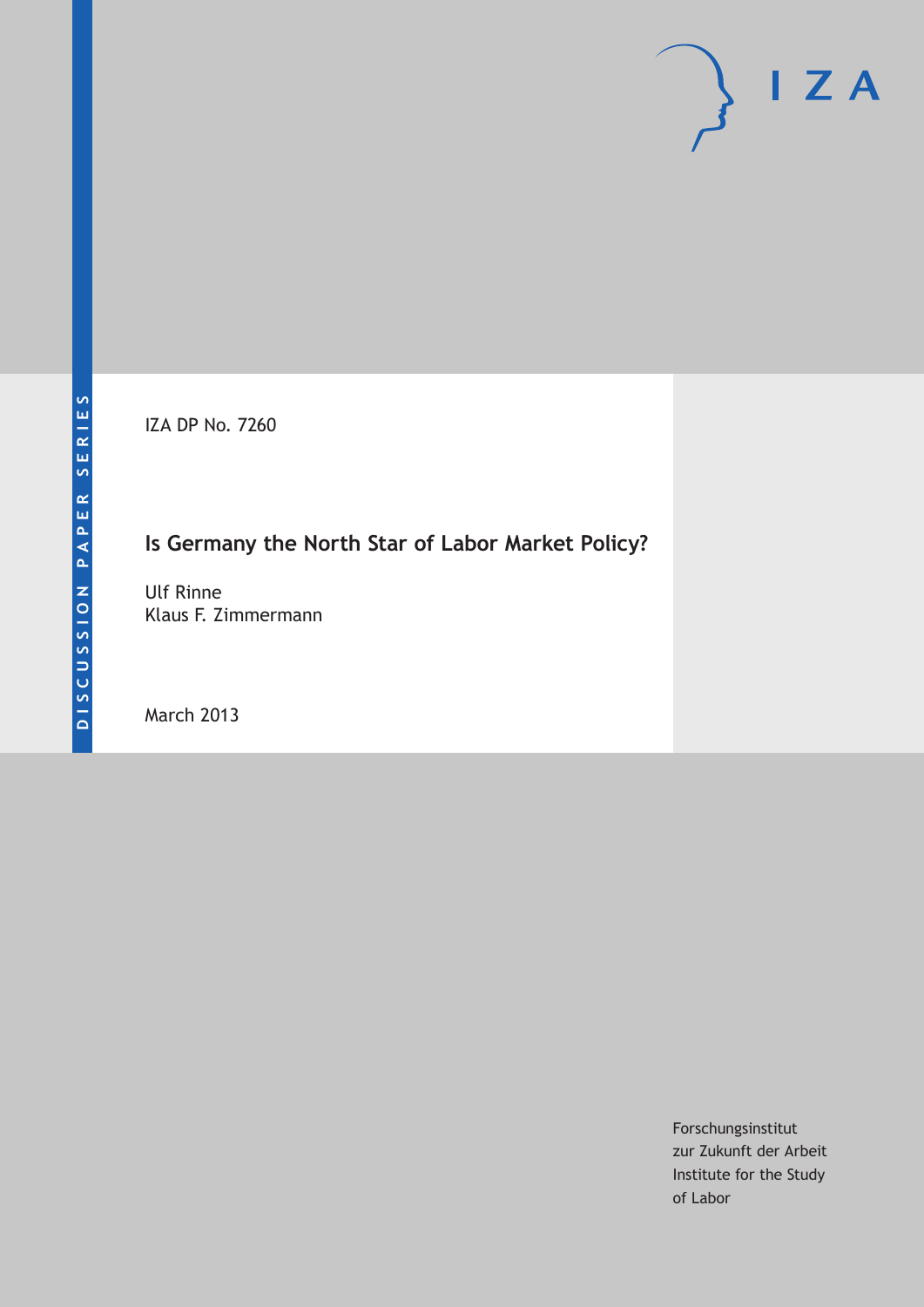# **Is Germany the North Star of Labor Market Policy?**

#### **Ulf Rinne** *IZA*

**Klaus F. Zimmermann**

*IZA and University of Bonn*

Discussion Paper No. 7260 March 2013

IZA

P.O. Box 7240 53072 Bonn **Germany** 

Phone: +49-228-3894-0 Fax: +49-228-3894-180 E-mail: [iza@iza.org](mailto:iza@iza.org)

Any opinions expressed here are those of the author(s) and not those of IZA. Research published in this series may include views on policy, but the institute itself takes no institutional policy positions. The IZA research network is committed to the IZA Guiding Principles of Research Integrity.

The Institute for the Study of Labor (IZA) in Bonn is a local and virtual international research center and a place of communication between science, politics and business. IZA is an independent nonprofit organization supported by Deutsche Post Foundation. The center is associated with the University of Bonn and offers a stimulating research environment through its international network, workshops and conferences, data service, project support, research visits and doctoral program. IZA engages in (i) original and internationally competitive research in all fields of labor economics, (ii) development of policy concepts, and (iii) dissemination of research results and concepts to the interested public.

<span id="page-1-0"></span>IZA Discussion Papers often represent preliminary work and are circulated to encourage discussion. Citation of such a paper should account for its provisional character. A revised version may be available directly from the author.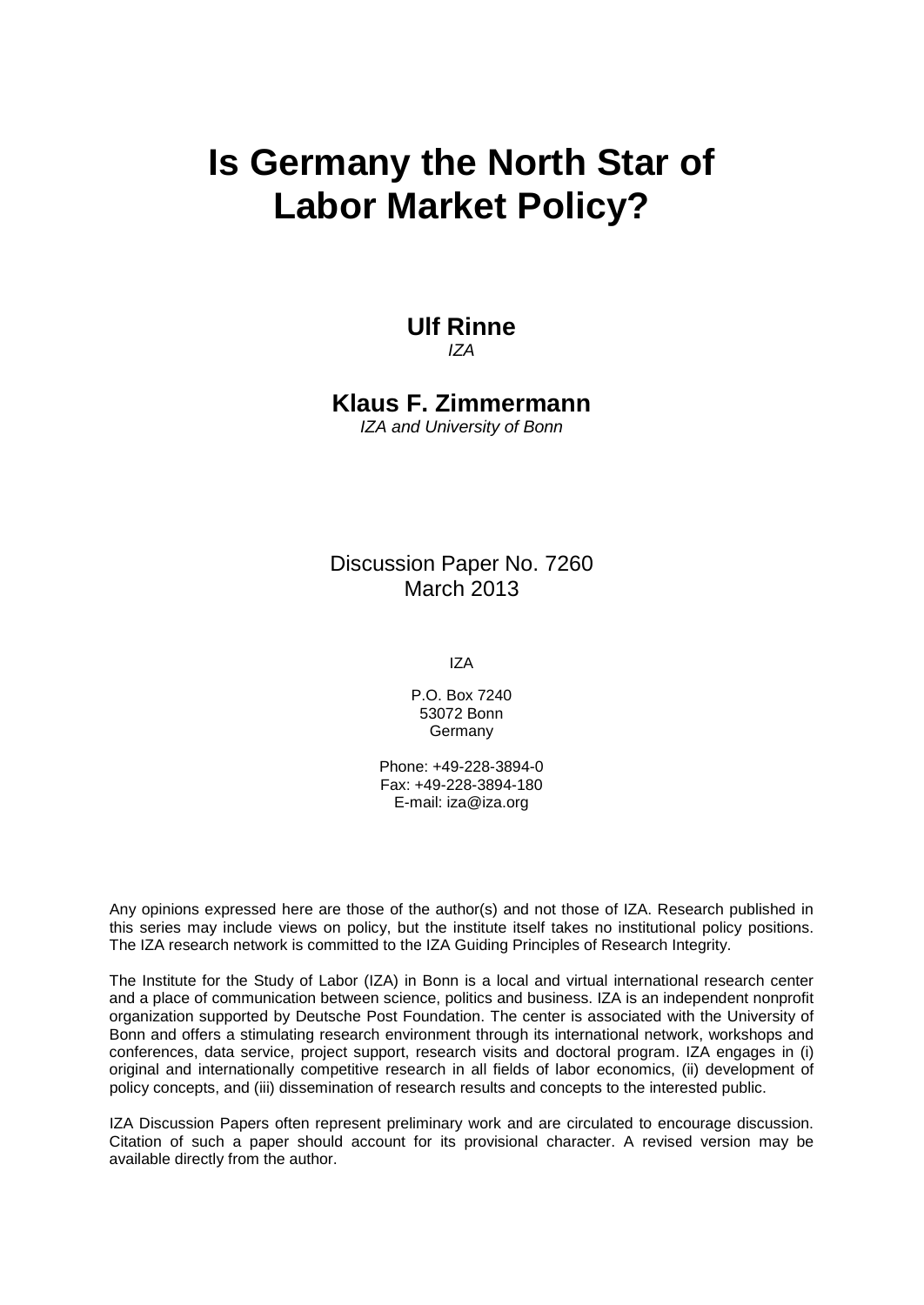IZA Discussion Paper No. 7260 March 2013

# **ABSTRACT**

# **Is Germany the North Star of Labor Market Policy?[\\*](#page-1-0)**

Germany's recovery from an unemployment disease and its resilience to the Great Recession is remarkable. Its success story makes it a showcase for labor policy and labor market reforms. This paper assesses the potential of the German experience as a model for effective, evidence-based policymaking. Flexible management of working time (through overtime and short-time work, time accounts and labor hoarding), social cohesion and controlled unit labor costs, combined with a rigid, incentive-oriented labor policy supported by effective program evaluation, define the characteristics of a strong reference model. Austerity, sometimes seen as core to the German model, is not viewed as a key element.

JEL Classification: J68, J21, P52, O57

Keywords: labor market reforms, labor policy, unemployment, Great Recession, Germany, austerity

Corresponding author:

Klaus F. Zimmermann  $IZ\Delta$ P.O. Box 7240 53072 Bonn Germany E-mail: [Zimmermann@iza.org](mailto:Zimmermann@iza.org)

The second author has advised Chancellor Gerhard Schröder and Economics and Labor Minister Wolfgang Clement at the time of the German labor market reforms on a personal (non-profit) level. Mr. Schröder provided his famous labor policy turnaround speech on March 14, 2003. We devote this paper to the 10th anniversary of this historical speech. Note that during the time of the reform debate, IZA initiated a public declaration in support of the reforms by 300 economists (IZA, 2003); a comprehensive reform agenda is outlined in Zimmermann (2003). Both authors wish to thank Amelie F. Constant and Stephan G. Richter for helpful comments and suggestions.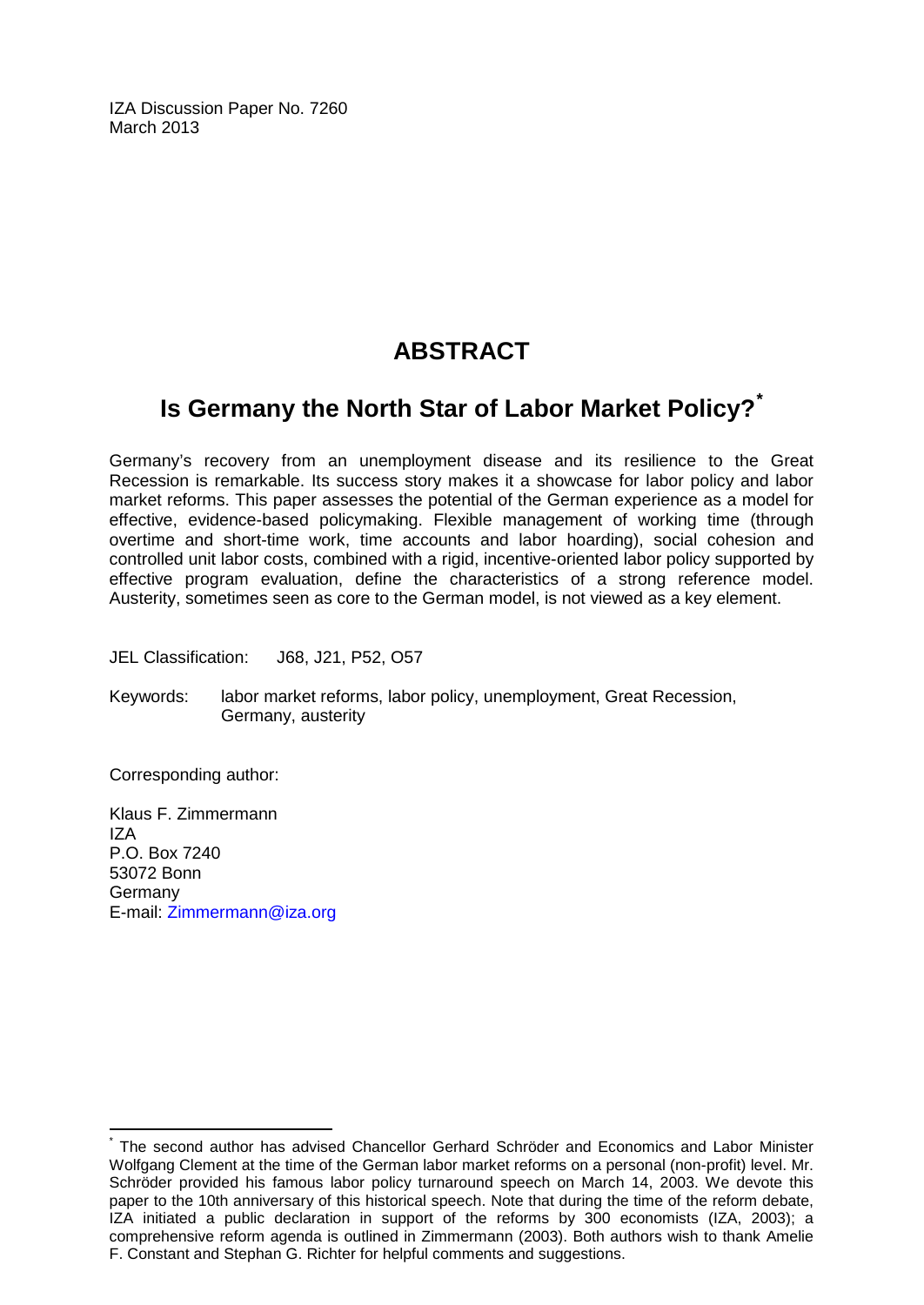The so-called "German model" has recently been the subject of great interest, both inside and outside the policy community. The country has not only successfully managed to escape the unemployment trap it was caught in for a couple of decades, it also performed exceptionally well during and after the Great Recession. This made Germany the North Star for effective labor market policies and reforms. Hence, it is not surprising that the concepts underlying the German model are now viewed as a possible reference model for other countries with labor market turmoil. The question for policymakers in other countries is thus whether Germany's success is just a matter of "luck," or whether its specific combination of a flexible management of working time (through overtime and short-time work, time accounts and labor hoarding), social cohesion and controlled unit labor costs, combined with a rigid, incentive-oriented labor policy supported by effective program evaluation, provide a set of guiding principles for labor market policies that can be successfully applied in other countries?

This paper sheds light on this important question. Section I describes Germany's initial economic situation as Europe's "sick man" caught in the unemployment trap. Section II provides an overview about the country's subsequent labor market reforms and highlights the elements that helped reestablish the country's international competiveness. Section III analyzes the recent Great Recession that served as the litmus test for the robustness of the German economy and the vigor of its labor market. Section IV studies the extent to which the labor market reforms and policy responses during the crisis were combined with fiscal consolidation and austerity. The concluding Section V summarizes and derives lessons from the German experience.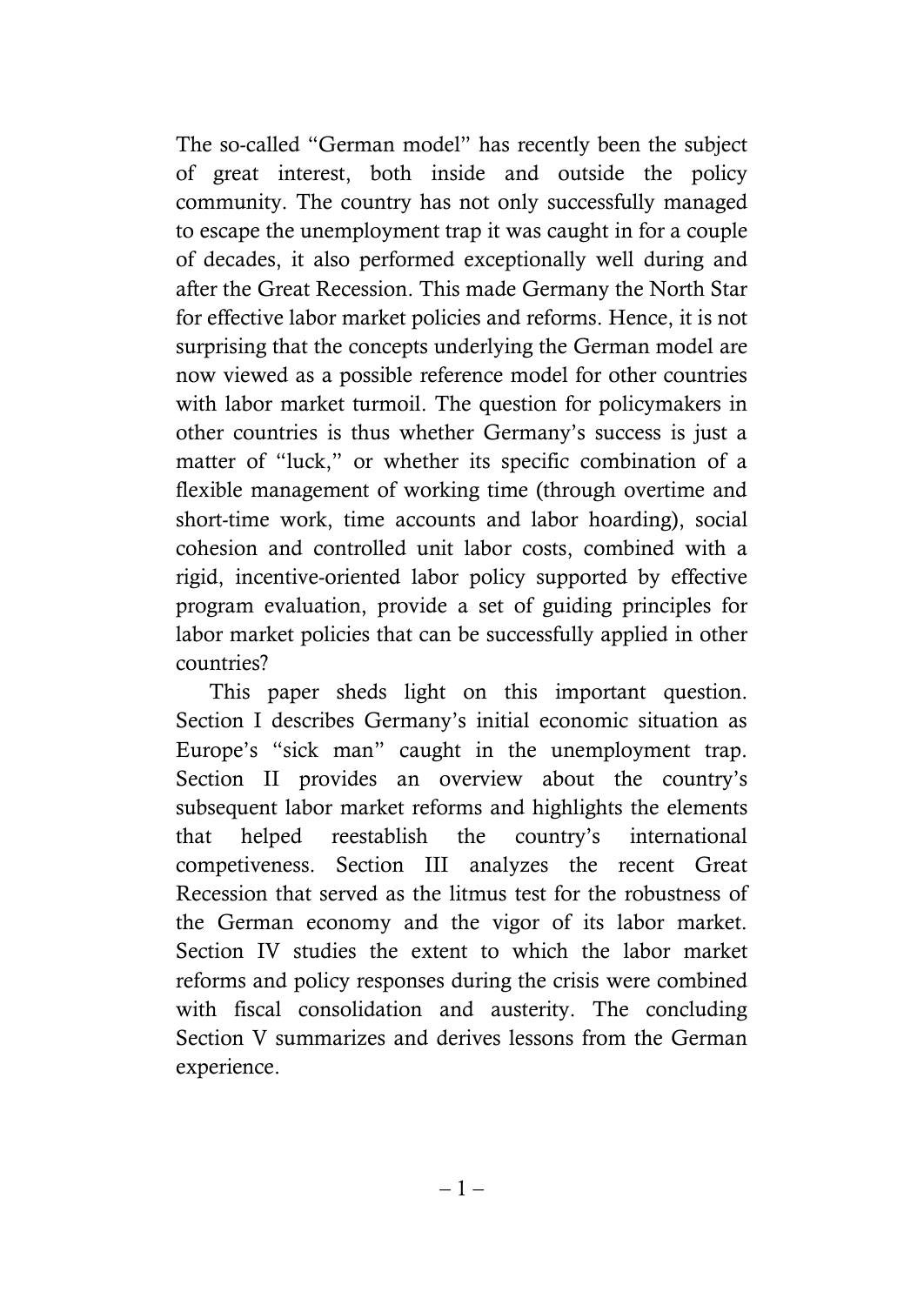# **I. Germany's Structural Unemployment Problem**

For many years, the key challenge for Germany was to reduce structural and persistent unemployment. Overcoming its high level of unemployment was crucial for the "sick man" in Europe. The phenomenon of successive, recession-related waves of unemployment that ended up accumulating was considered to be a European problem (Blanchard and Summers, 1986). But among the countries in Europe, Germany served as *the* prime example for the pattern of high and rising unemployment. Figure 1 demonstrates that this alarming characteristic of Germany's labor market was present since the 1970s, and that German reunification, which began in 1990, further aggravated the problem.

# <<< Figure 1 about here >>>

A number of policy measures addressed these problems in the 1990s, but the outcome was far from satisfactory. These adjustments barely managed the symptoms and did not deal with the roots of the problems; and at the turn of the century, the unemployment rate was among the highest in Europe. The country's high unemployment rate has often been linked to high levels of employment protection, high labor costs, and strict regulation of labor markets. Although the availability of rather generous insurance-based social benefits—depending on previous wages—helped limit income inequality and wage dispersion, these results came at the cost of strong labor market segmentation and a large stock of long-term unemployed (Eichhorst et al., 2008). The welfare state was thus at risk of becoming unsustainable. The increasing burden of non-wage labor costs to cover deficits in social insurance seriously jeopardized international competitiveness.<sup>1</sup> When

 $\overline{a}$ <sup>1</sup> The situation was exploding since mainly workers financed the costs of German reunification through non-wage labor costs (see Riphahn et al., 2001). As a consequence, labor demand was falling.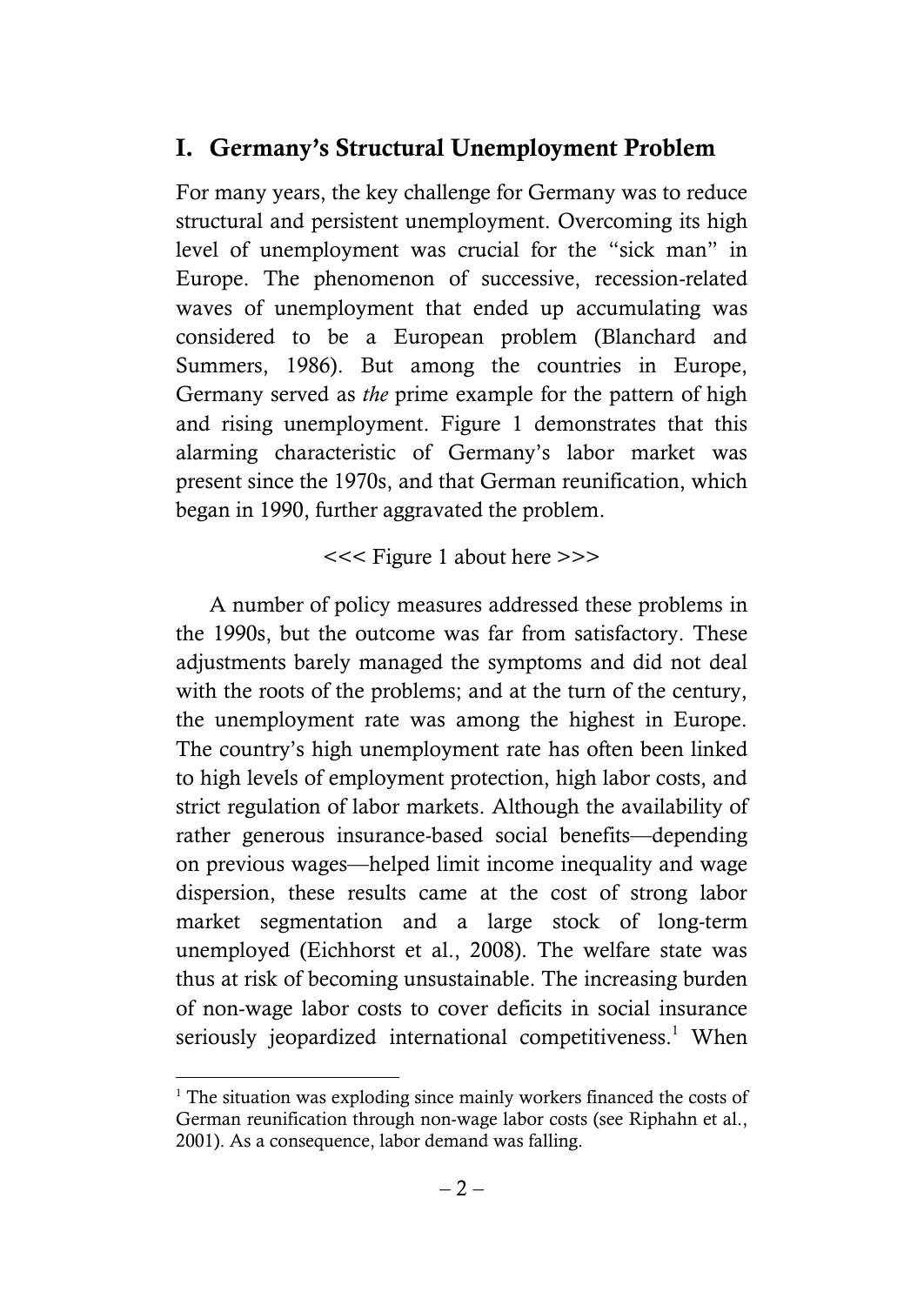considering this institutional setting, there was considerable scope and a strong need for structural reforms in terms of both passive labor market policies (PLMP) and active labor market policies (ALMP).

With respect to PLMP, the unlimited payment duration of unemployment benefits and unemployment assistance was an extraordinary feature of the German system (Caliendo and Hogenacker, 2012). The replacement rates for the long-term unemployed were higher than in any other OECD country, while replacement rates for the short-time unemployed were comparable to many other countries (Eichhorst et al., 2008). As a result, the incentives to take up a job were very low, especially for the low-skilled and long-term unemployed. Generous benefit levels and benefit durations, combined with high benefit reduction rates if taking up employment, resulted in a growing and enduring base level of unemployment.

The approach towards ALMP was characterized by high expenditure levels and programs with rather long durations. The most important programs were job creation schemes and training programs, while programs such as job search assistance and monitoring were given low priority. Sanctions were rarely implemented. Additionally, the assignment process into programs was based on the caseworkers' discretion and no systematic individual profiling took place. There was also no systematic approach with respect to assessing the programs' effectiveness and efficiency. Although evaluation studies had been available (Caliendo and Steiner, 2005), their—mainly indicative—results had essentially no impact on the design, configuration or targeting of ALMP.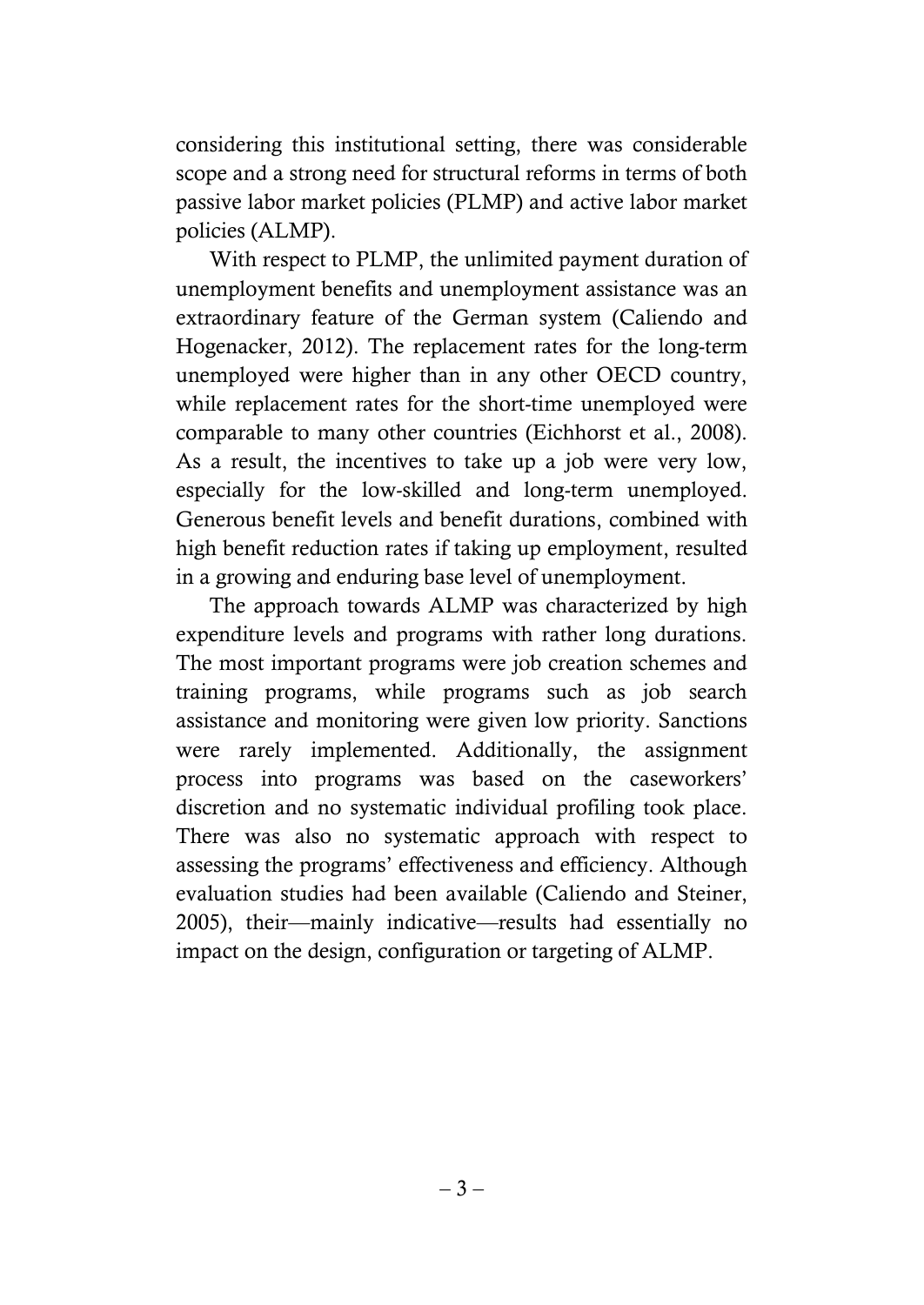# **II. Successful Labor Market Reforms**

Against this background, major labor market reforms were introduced between 2003 and  $2005.<sup>2</sup>$  Implemented in four waves, these so-called Hartz reforms targeted three important areas that broadly affected the functioning of the labor market (Jacobi and Kluve, 2007). First, the reforms reorganized existing employment services and related policy measures. Importantly, unemployment benefit and social assistance schemes were restructured, and a means-tested flat-rate benefit replaced earnings-related, long-term unemployment assistance. Second, a significant reduction of long-term unemployment benefits—in terms of both amount and duration—and stricter monitoring activities were implemented to stimulate labor supply by providing the unemployed with more incentives to take up a job. Third, massive deregulation of fixed-term contracts, agency work and marginal part-time work was undertaken to stimulate labor demand. The implementation of the reforms in these three areas was tied to an evaluation mandate that systematically analyzed the effectiveness and efficiency of the various measures of ALMP.

Overall, the labor market reforms made Germany less vulnerable to economic shocks and, as it will be discussed in more detail below, they are therefore a key factor in explaining the country's remarkable resilience to the Great Recession. They successfully addressed the German labor supply problem as, among other things, work incentives for

 $\overline{a}$ 

 $2^2$  The reforms began with the famous speech of Gerhard Schröder ( $4$ *Mut*) zum Frieden und Mut zur Veränderung") on March 14, 2003 which led to heated societal debates, public riots and terroristic attacks on those supporting the reforms. They split the Social Democratic Party, and even nowadays no major political party in Germany wants to openly identify itself with the labor market reforms—also not the currently ruling conservative party. To the contrary, there are repeated attempts to re-reform the measures which are unpopular and considered to be unsocial by large parts of the population.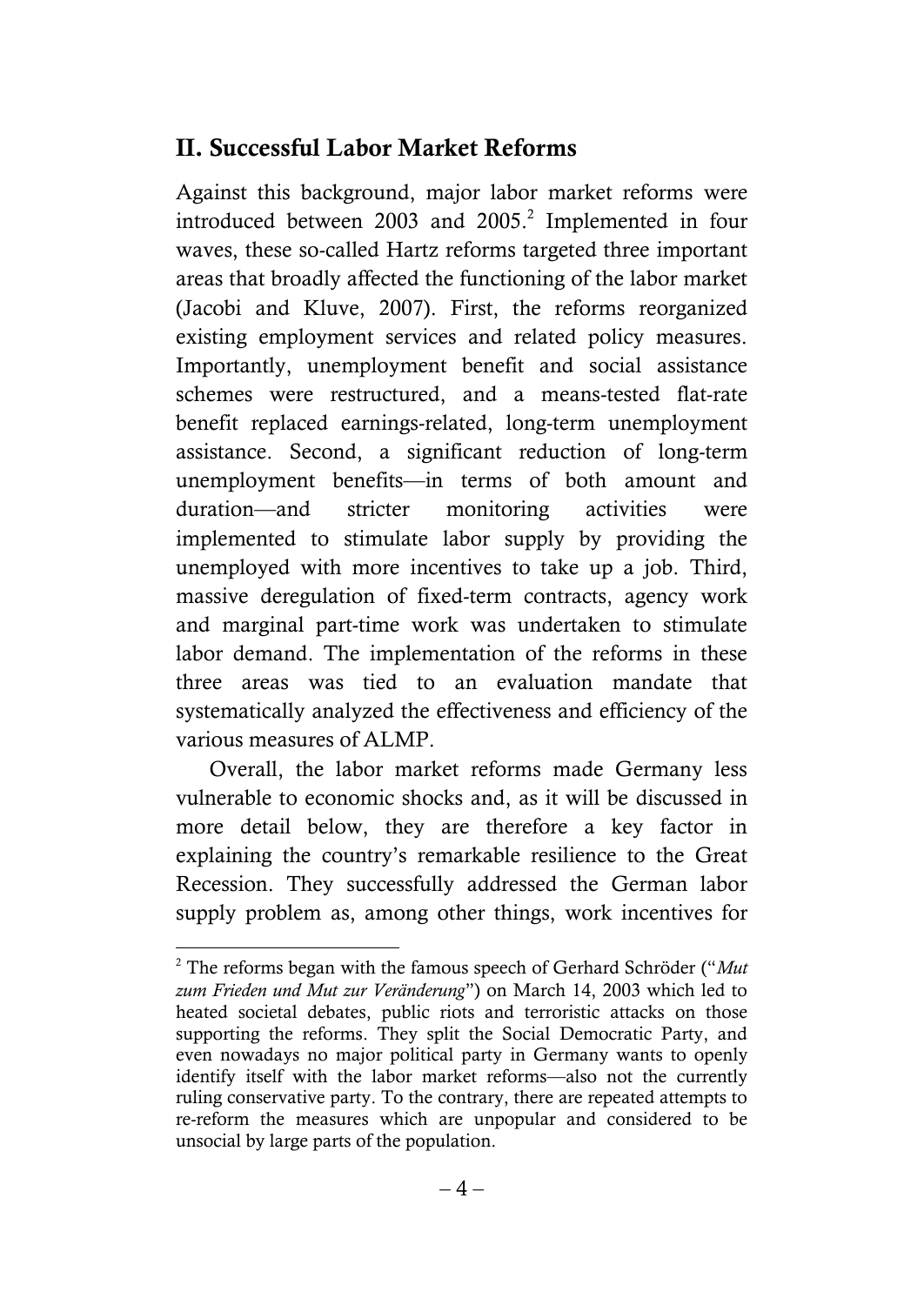older workers were improved (early retirement options were phased out), ineffective policy instruments such as job creation schemes were abolished, long-term unemployment benefits were reorganized and reduced, and requirements for the unemployed to prove ongoing job search efforts were enforced. This resulted in an improved functioning of the German labor market with an increased overall effectiveness of ALMP (Eichhorst and Zimmermann, 2007), lower reservation wages of the unemployed (Schneider, 2008), and an accelerated matching process between unemployed workers and job vacancies (Fahr and Sunde, 2009).

Furthermore, population groups that had previously been characterized by comparatively low employment rates experienced substantial improvements in this regard. Figure 2 displays the development of the employment-to-population ratio for four important groups: female workers between 25 and 54 years, low-skilled workers between 20 and 64 years, older workers between 55 and 64 years, and younger workers between 15 and 24 years. For all four groups, increasing employment rates can be observed after the reforms were introduced. The increase was strongest among older workers, where employment increased by more than 20 percentage points between 2003 and 2011. $3$ 

# <<< Figure 2 about here >>>

When considering the development of unit labor costs in Figure 3, the reforms apparently also contributed to Germany regaining its international competitiveness. Unit labor costs in Germany were persistently high for many years, but decreased after implementation of the reforms began in 2003. In

 $\overline{a}$ <sup>3</sup> Note that—according to various issues of the OECD International Migration Outlook—also the employment rates of foreign workers increased during that period (from 48 percent in 2005 to 57.8 percent in 2011 among female foreigners; and from 66 percent in 2005 to 75.6 percent in 2011 among male foreigners).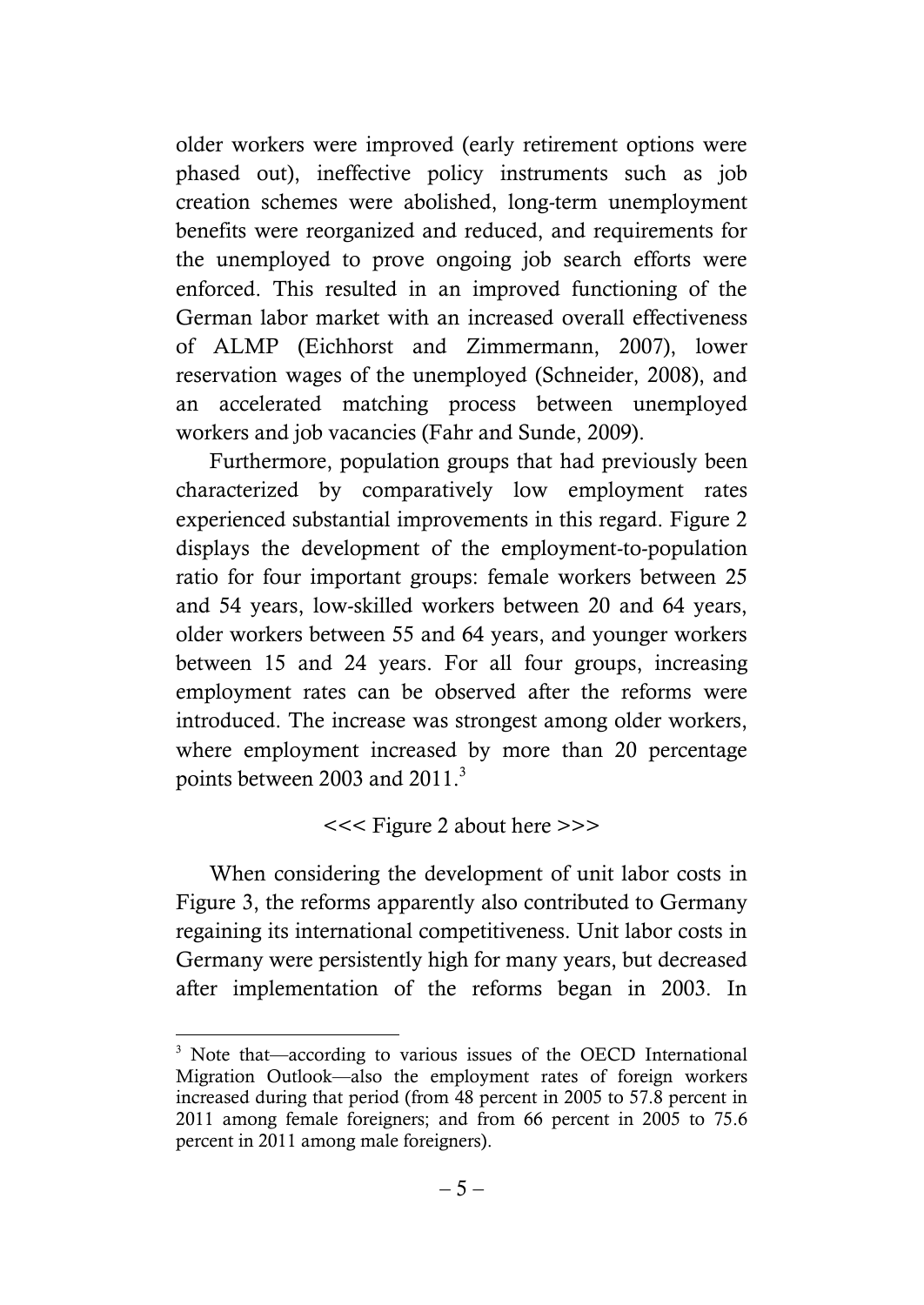contrast, unit labor costs increased continuously during the 2000s in, for example, the United States and the United Kingdom.

<<< Figure 3 about here >>>

It is important, however, to realize in this context that the underlying factor for the decline in unit labor costs did not stem primarily, as is widely believed, from wage restraint on the part of the trade unions. Union wages increased more moderately, but this explains only part of the decline. More important appears to be that unions and employers used the collective bargaining process to arrive at more flexible labor arrangements. This was, for example, possible via the socalled opening clauses in the contracts between unions and employers associations that are valid at times of crises. Such clauses became increasingly popular and are associated with greater wage dispersion and higher employment growth (Brändle et al., 2011). More generally, the more flexible labor arrangements allowed the adjustment, restructuring and reorganizing of existing work processes not only at the industry or sector level, but also at the firm level. In addition, East Germany developed into a region with low union coverage. This development was supported by the rise in employment in the service sector and the fall in employment in manufacturing, both of which made more and more jobs less regulated.

One may even argue that this newfound localized flexibility is the real source of the German model and, hence, of the country's resilience to the Great Recession. The recent increase of unit labor costs should be viewed in that light. It is—at least for the most part—a result of the various measures of internal flexibility used during the Great Recession. The next section discusses this issue in greater detail and in a broader context.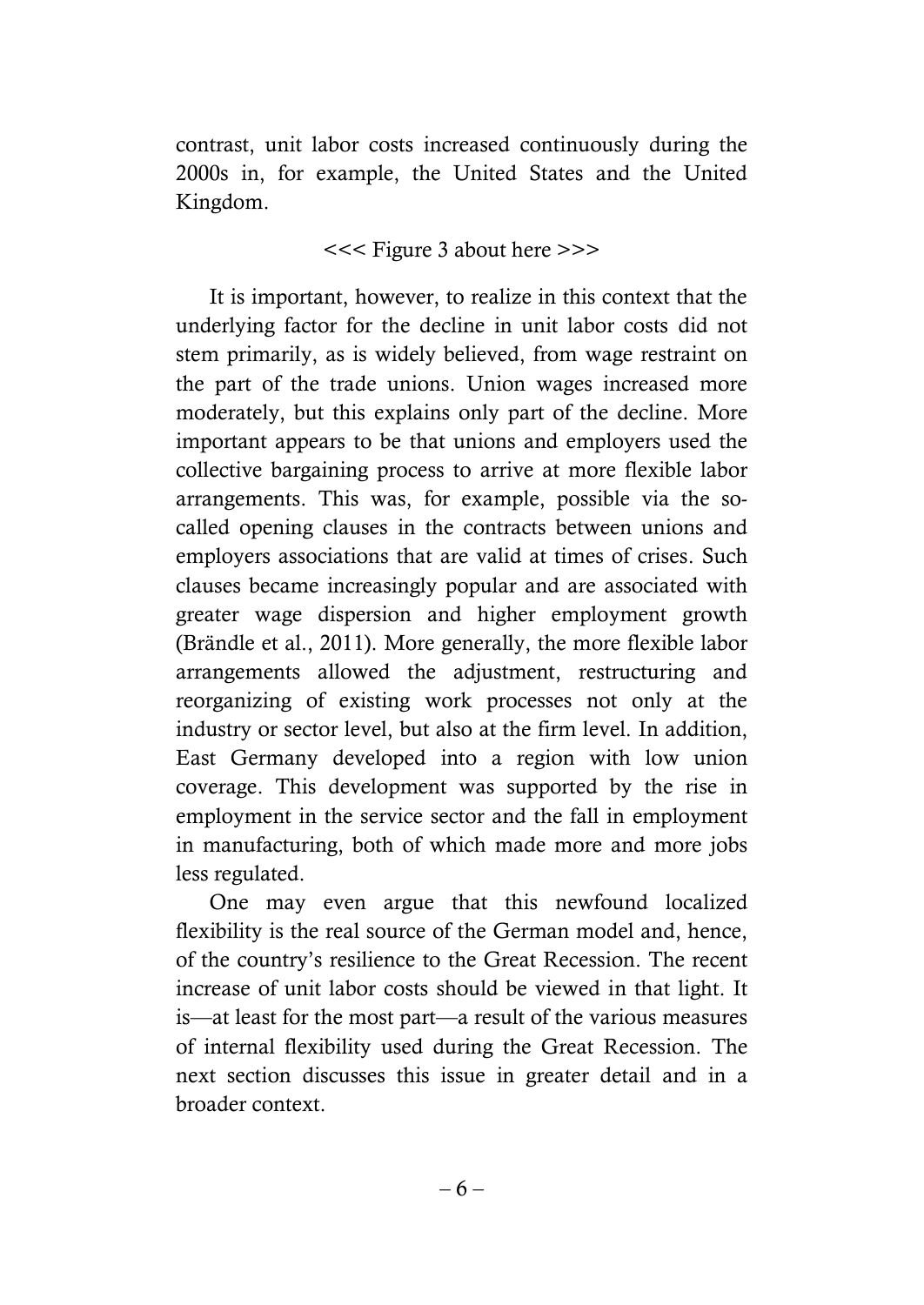# **III. Stress Testing in the Great Recession**

Germany's labor market reforms, introduced between 2003 and 2005, were apparently successful. However, the worst global recession in postwar history constituted a strong test for the actual robustness of the economy and the labor market. During this critical period, the previous institutional changes and other adjustments had to prove that they indeed enhanced the functioning of the country's labor market—not only during a boom, but also when economic conditions become worse. Reform measures could act more effectively because the crisis made it more convincing that existing jobs, even if not attractive, had to be filled faster.

The Great Recession hit Germany mainly through declining exports. It arrived as a transitory external demand shock, which is different from what many other economies experienced. Figure 4 shows that output decline was at least as large as, for example, in the United States or in the United Kingdom. GDP decreased by 4.7 percent in 2009 relative to the previous year.

# <<< Figure 4 about here >>>

This output decline was not homogeneous across Germany, and sectors and regions were affected to very different degrees (Rinne and Zimmermann, 2012). Output declines were most pronounced in export-oriented sectors such as manufacturing, where GDP dropped by about 18 percent in 2009. In contrast, sectors and industries related to private consumption were much less affected. For example, output in construction and in finance, renting and commercial services declined by less than 2 percent in 2009, while it even increased by about 2 percent in private and public services. Heterogeneous output declines can also be observed across German regions. Economically strong federal states, where many export-oriented firms are located, suffered the most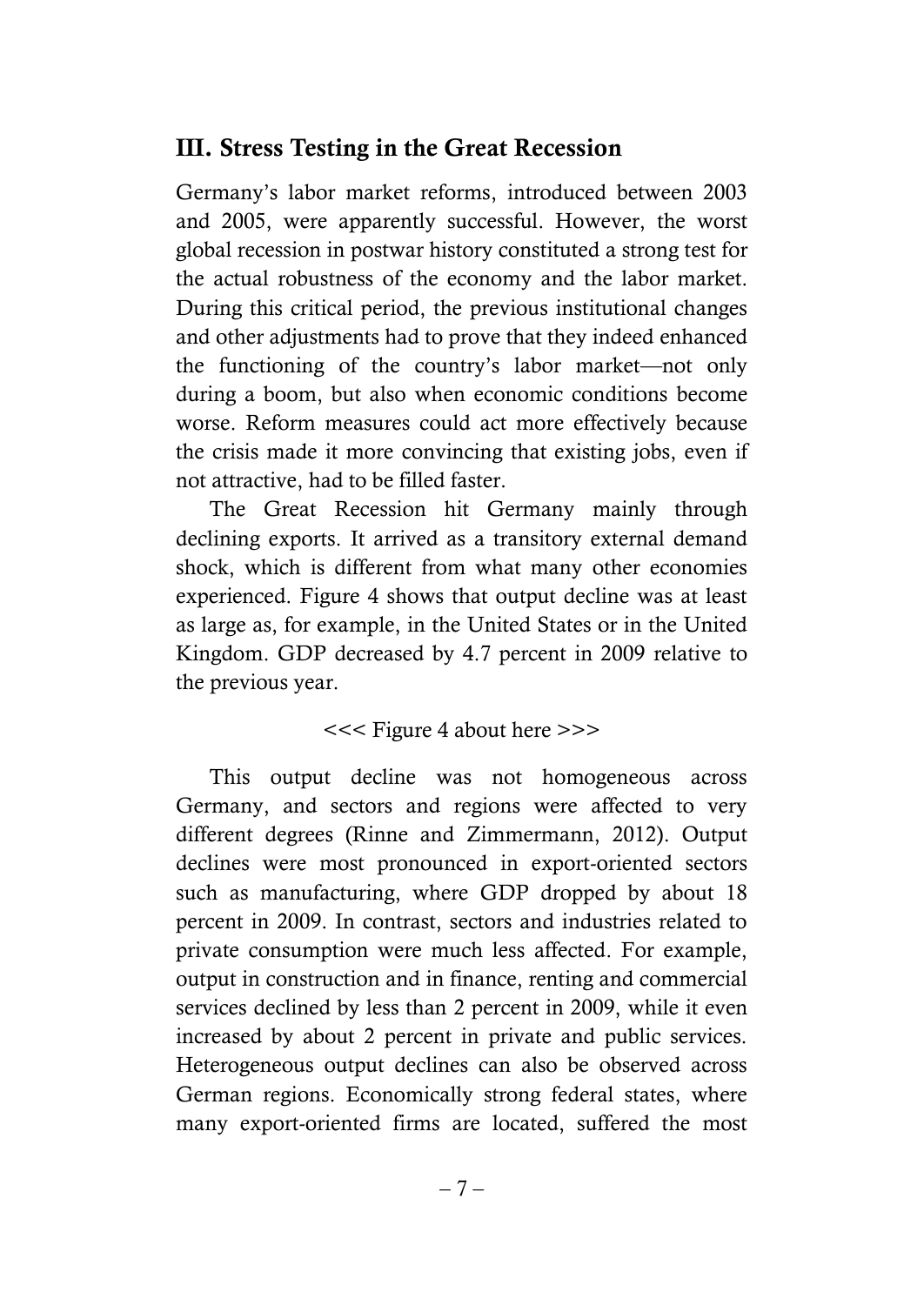(e.g., Baden-Württemberg), whereas federal states with low international exposure were less affected (e.g., Berlin, Brandenburg, Schleswig-Holstein). In addition, economic recovery took place relatively early. Already in the course of 2009, the economy was expanding again—although the recovery was strongest in those sectors that had experienced the sharpest declines. For example, manufacturing output increased by 11.5 percent in 2010. This quick recovery in Germany's export-oriented sectors appears related to the rather quick recovery of Asian economies that in turn boosted demand for German products (Bornhorst and Mody, 2012). These heterogeneous impacts, both during the crisis and recovery, support the notion that the Great Recession hit Germany as a transitory external demand shock. This is different from what many other countries experienced during the Great Recession, which were also affected through the housing, financial and consumer sectors.

However, the real distinctive feature of the German case is the remarkably mild response of its labor market to the substantial output drop. Both unemployment and employment remained largely unaffected by the adverse economic shock. Figure 5 shows that employment continued to rise and remained at a record level of more than 40 million throughout 2009 and 2010. In stark contrast, other countries experienced substantial employment declines. For example, employment dropped by about 6 percent in the United States and by about 2 percent in the United Kingdom.

#### <<< Figure 5 about here >>>

What factors explain the German success story during the Great Recession? A number of studies are directed at this important question (Möller, 2010; Burda and Hunt, 2011; Rinne and Zimmermann, 2012; Eichhorst, 2012; Bonin, 2012; Caliendo and Hogenacker, 2012). Representative of this literature, Rinne and Zimmermann (2012) argue that a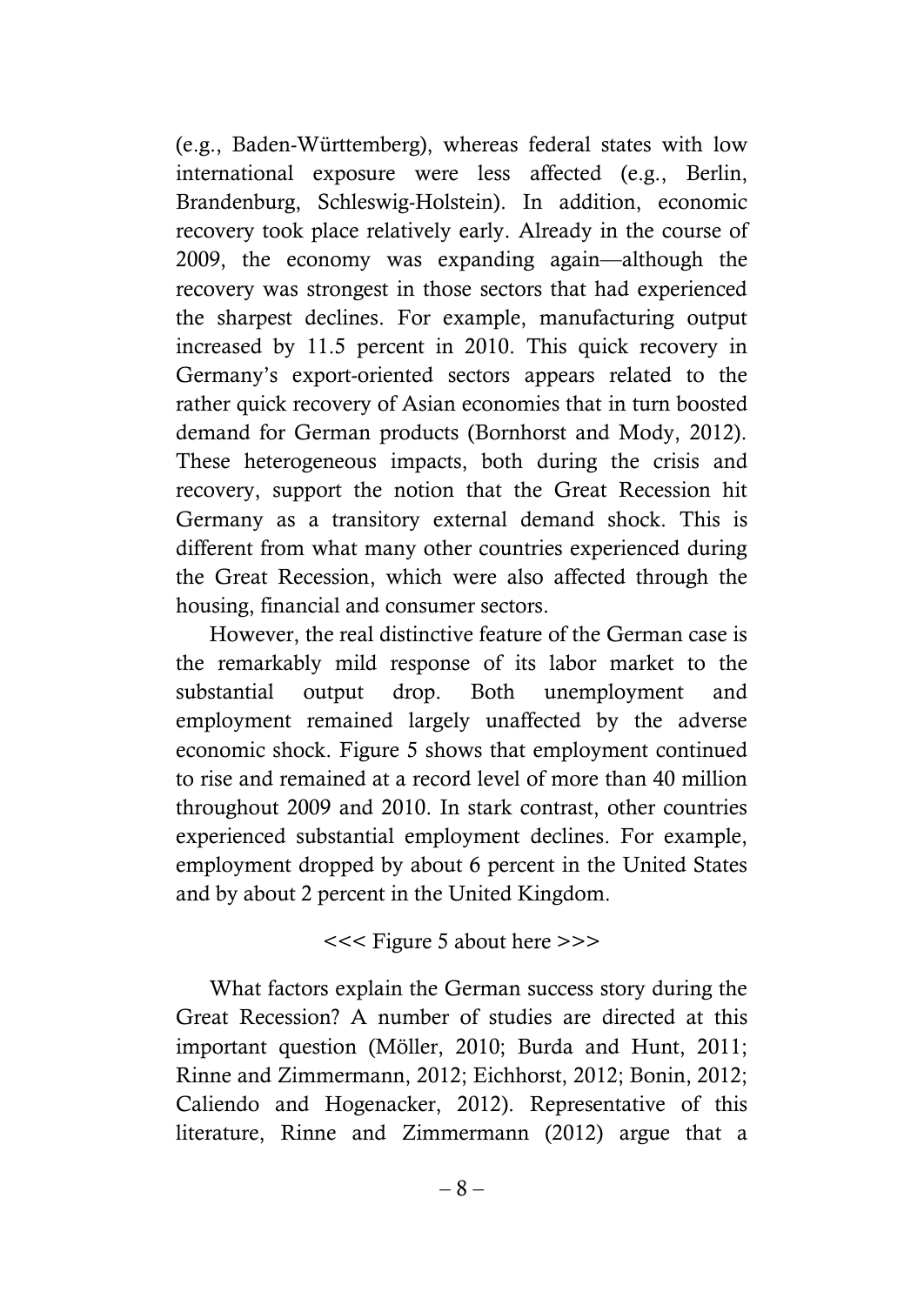combination of factors created an environment that is a challenge to replicate. Although the weight attached to each factor may differ across studies, the following aspects are considered as being highly relevant: The specific nature of the economic shock that hit Germany plays a role. Beyond that, the concrete policy responses during the critical period as well as the significant reforms that had improved the functioning and resistance of the country's labor market are essential. Long-term demographic trends that are expected to result in shortages of skilled labor are another factor. And ultimately, it is the combination of these different factors that resulted in employment adjustments mainly at the intensive margin—i.e., in Germany being a strong case of internal flexibility.

More specifically, because of the transitory external demand shock and the relative stability of private consumption, firms were more reluctant to lay off their workers. Although faced with substantial uncertainty, they largely viewed the shock to be only temporary and anticipated a rather quick recovery (Bornhorst and Mody, 2012). Hence, they wanted to preserve employees in the established core of their companies to remove the necessity—and costs—of hiring new personnel when demand improved.

Firms had the additional incentive to follow a strategy of adjusting employment at the intensive margin in response to the crisis because of shortages of skilled workers. As argued above, the extent of the output decline was heterogeneous across sectors; and at the sector level, there is a clear positive relationship between the share of firms that were strongly affected by the crisis and the share of firms reporting recruitment problems in 2008 (Möller, 2010). It is moreover expected that demographic changes will result in more severe shortages of skilled workers that will broadly affect the German labor market in the future. For example, the labor force is projected to shrink by almost 7 million workers by 2025 (Fuchs et al., 2011).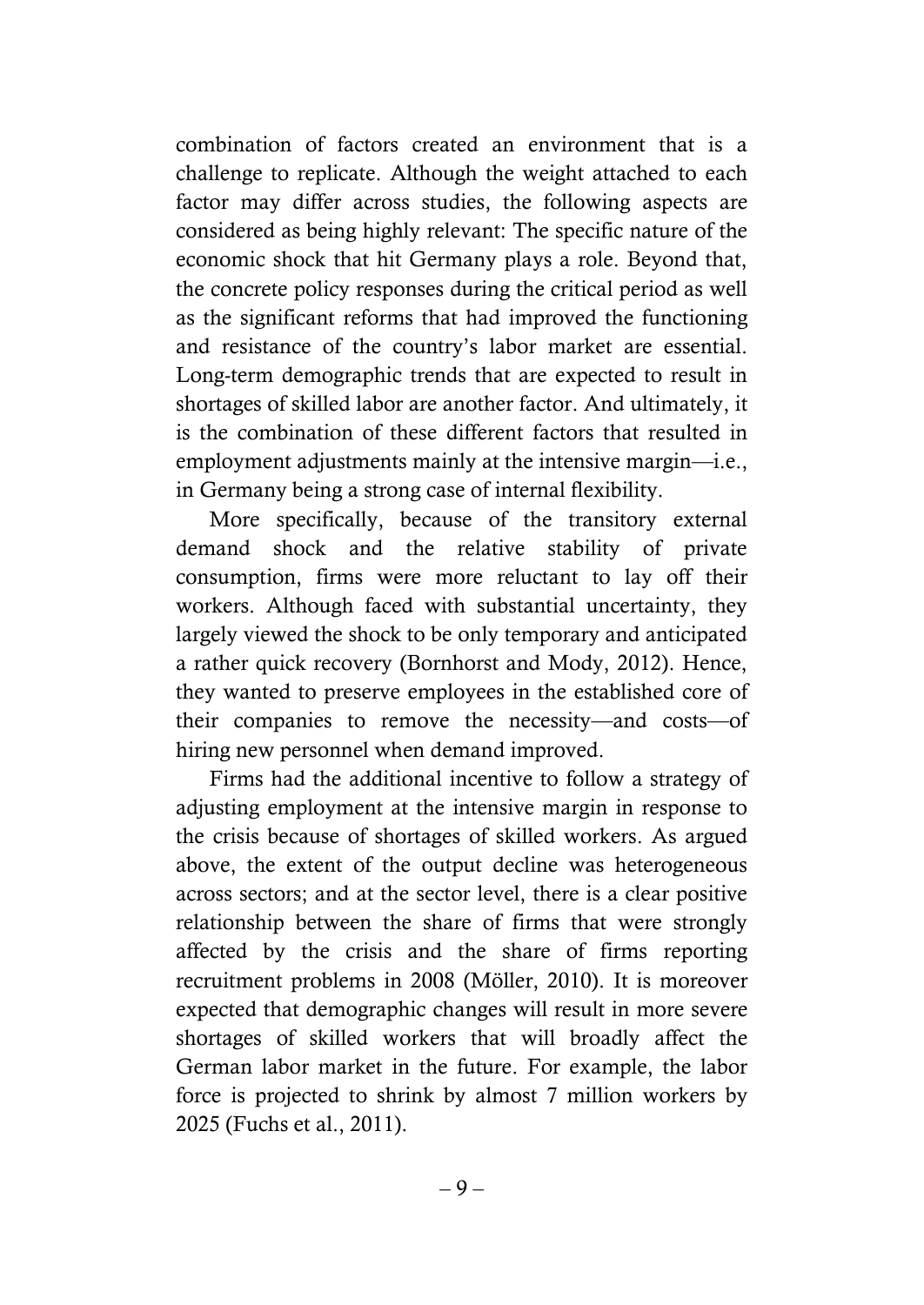These factors—expected quick recovery and recruitment problems—provided firms with the necessary incentives for internal flexibility. Besides these incentives, they also had the required financial resources to sustain a strategy of labor hoarding during the Great Recession. The successful labor market reforms have substantially improved the functioning of the labor markets and they helped firms to regain international competiveness. When the crisis started, the German economy (as well as individual companies) were thus in a relatively strong position. It is worth noting that the consumption sector with a large share of low-skilled workers and other workers at an above-average unemployment risk was unaffected by the crisis, and hence employment could even rise among the problem groups (unskilled, older workers, migrants) in the labor market.

In addition, firms had instruments available to reduce employees' working time at reasonable costs. They could achieve this on the one hand through a reduction of overtime hours and the use of other instruments of working time flexibility available at the firm level (e.g., working time accounts). On the other hand, they made extensive use of short-time work (Brenke et al., 2011). In fact, although German firms made ample use of all instruments to adjust at the intensive margin, short-time work appears to have been the quantitatively more important one. In 2009, the reduction in working hours due to working time accounts was about half of the size of the reduction due to short-time work (7.0) hours vs. 13.4 hours per employee; Zapf and Brehmer, 2010). Employees also worked, on average, 9.8 hours less in paid overtime in 2009 than in 2008. However, it seems that many firms followed a sequential approach in using the different instruments. First, they reduced overtime and used working time accounts. When individual accounts were close to zero, firms switched their strategy and used short-time work.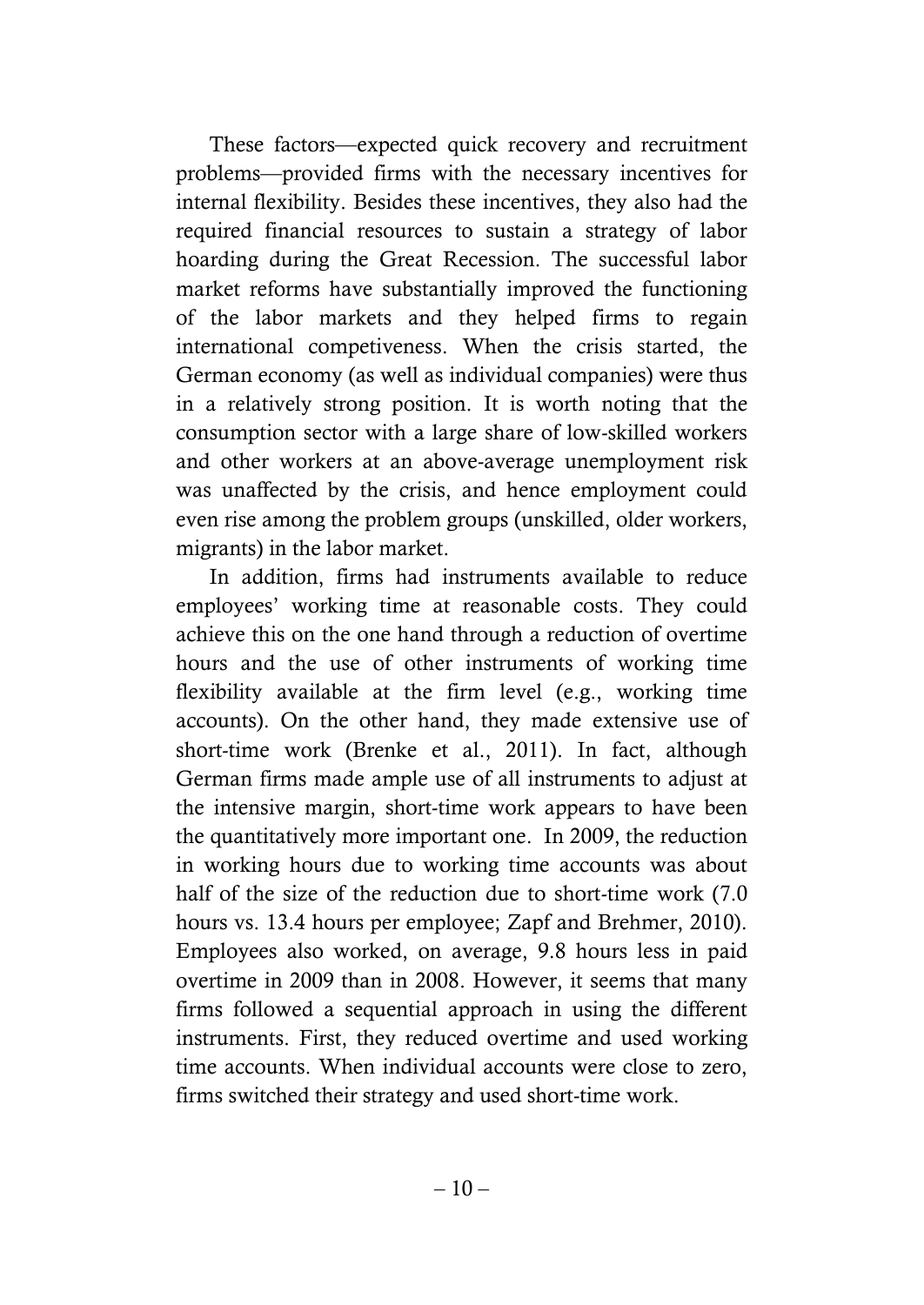It is therefore the combination and interaction of different factors that has resulted in German firms adjusting their employment levels during the Great Recession almost entirely at the intensive margin. But what if one or another factor had not been present during this critical period? This question can be answered by decomposing the impact of the Great Recession on employment and working hours into its components. More specifically, actual total working hours are used as the benchmark scenario, in which overtime reductions (possibly through working time accounts) and short-time work are sequentially removed—as if they would not have been available during this critical period.

Figure 6 displays the results of this exercise in terms of relative changes in total working hours and employment. These changes are compared to 2008, since employment and working hours were both still increasing in that year relative to 2007. A few developments are worth highlighting.

### <<< Figure 6 about here >>>

First, actual total working hours decreased by more than 3 percent between 2008 and 2009. In stark contrast, employment remained remarkably stable in these years. This confirms the notion of internal flexibility playing an important role in Germany's resilience to the Great Recession.

Second, economic recovery translated into employment increases in both 2010 and 2011. Total working hours remained below the pre-recession level in 2010 and increased only by about half of the corresponding employment increase in 2011. Hence, employment increased both earlier and more strongly than working hours.

Third, the impact of reductions in overtime on working hours was substantial in 2009. These reductions accounted for about one-fifth of the total decrease in working hours in that year. Without these reductions, employment would have actually decreased by roughly half a percent. On the other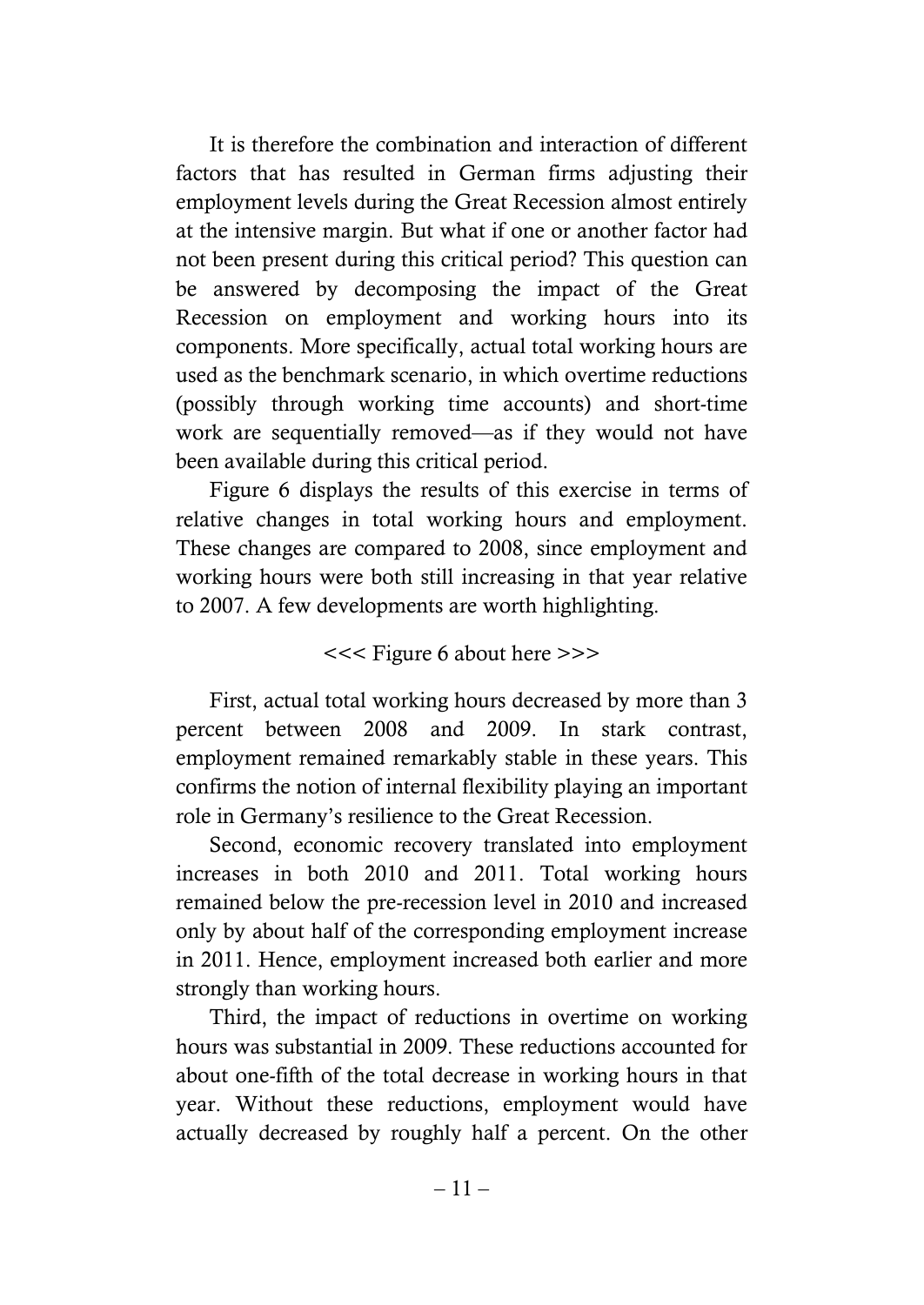hand, the reduction of overtime was not an important factor to the stabilization of employment in 2010 and 2011.

Fourth, the impact of short-time work on stabilizing employment was greater and lasted longer than the impact of reductions in overtime. In 2009, employment would have decreased by almost 1 percent had short-time work alone not been available. The combination of reductions in overtime and short-time work thus helped firms to preserve approximately 1.3 percent of their employees or more than half a million full-time workers. Short-time work also helped to stabilize employment in 2010. In terms of full-time equivalents, about 185,000 workers were affected in that year. Short-time work was less important in 2011.

The pattern in the use of short-time work and reductions in overtime is displayed in more detail in Figure 7. Both instruments for adjusting working time became relevant in the first quarter of 2009. However, it appears that reductions in overtime were essentially used only during three quarters, whereas short-time work had a longer-lasting impact. Adjustments in working hours using short-time work appear quantitatively important until the first quarter of 2011.

# <<< Figure 7 about here >>>

While the remarkable resilience of Germany's labor market to the Great Recession was the result of various factors, one should try to distinguish between underlying long-term developments and policy responses during this critical period. Whereas the latter provided firms with the adequate instruments for adjusting employment almost entirely at the intensive margin in response to the crisis, the former factors were central for providing the required incentives and resources to do so in the first place. Next to long-term demographic changes, the successful labor market reforms should be regarded as an essential element.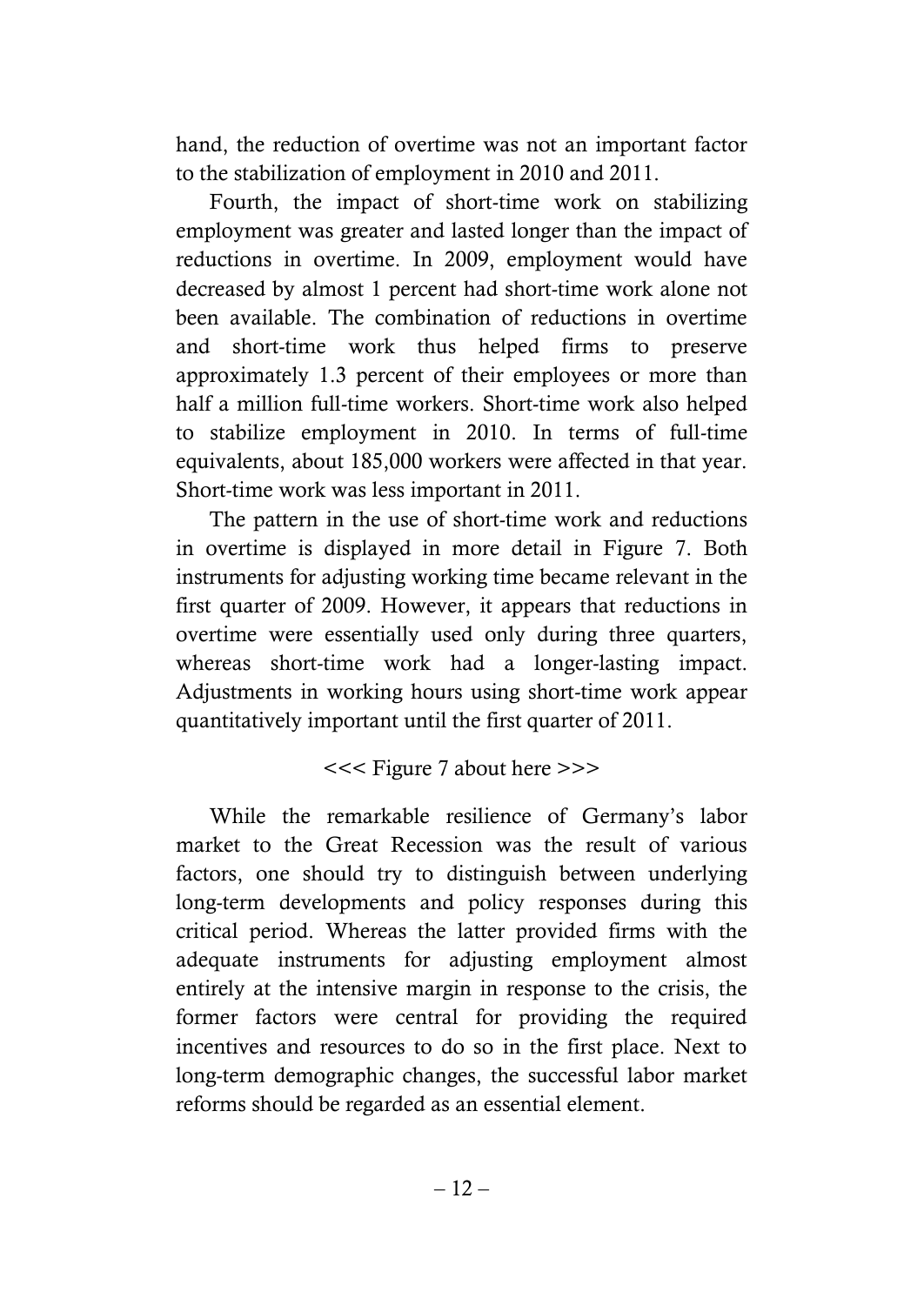This issue is illustrated in Figure 8, which displays the development of the job openings rate and the long-term unemployment rate between 1991 and 2011. Long-term unemployment here refers to individuals who had been unemployed for at least one year. This is an important point in the German unemployment insurance system, as twelve months is the maximum benefit entitlement duration for unemployed individuals younger than 50 years.<sup>4</sup> For longer durations of unemployment, workers have to rely on the means-tested flat-rate benefit scheme that was introduced with the labor market reforms.

# <<< Figure 8 about here >>>

When using this definition, long-term unemployment had been steadily increasing during the first years after German reunification. During the economic expansion of 1998 to 2002, the number of long-term unemployed could be reduced, but their number continued to increase until 2005—the year when the labor market reforms had been fully implemented. Since then, a remarkable decrease in long-term unemployment can be observed. In a period of just six years, the long-term unemployment rate in Germany fell by more than 50 percent—from 5.9 percent in 2005 to 2.8 percent in 2011. Importantly, this decline continued even during the Great Recession, whose impact becomes nevertheless apparent with a (temporary) drop in the job openings rate.

The latter finding is particularly remarkable in comparison with what was happening in other countries. Figure 9 compares the job openings rates and the long-term unemployment rates of Germany and the United States (using

 $\overline{a}$ 

<sup>4</sup> See Caliendo and Hogenacker (2012, Table 1) for an overview about the maximum entitlement durations before and after the reforms. These durations depend on previous employment and age. Although they were generally reduced after the reforms, unemployed individuals older than 58 years can still be entitled to receive benefits for up to 24 months.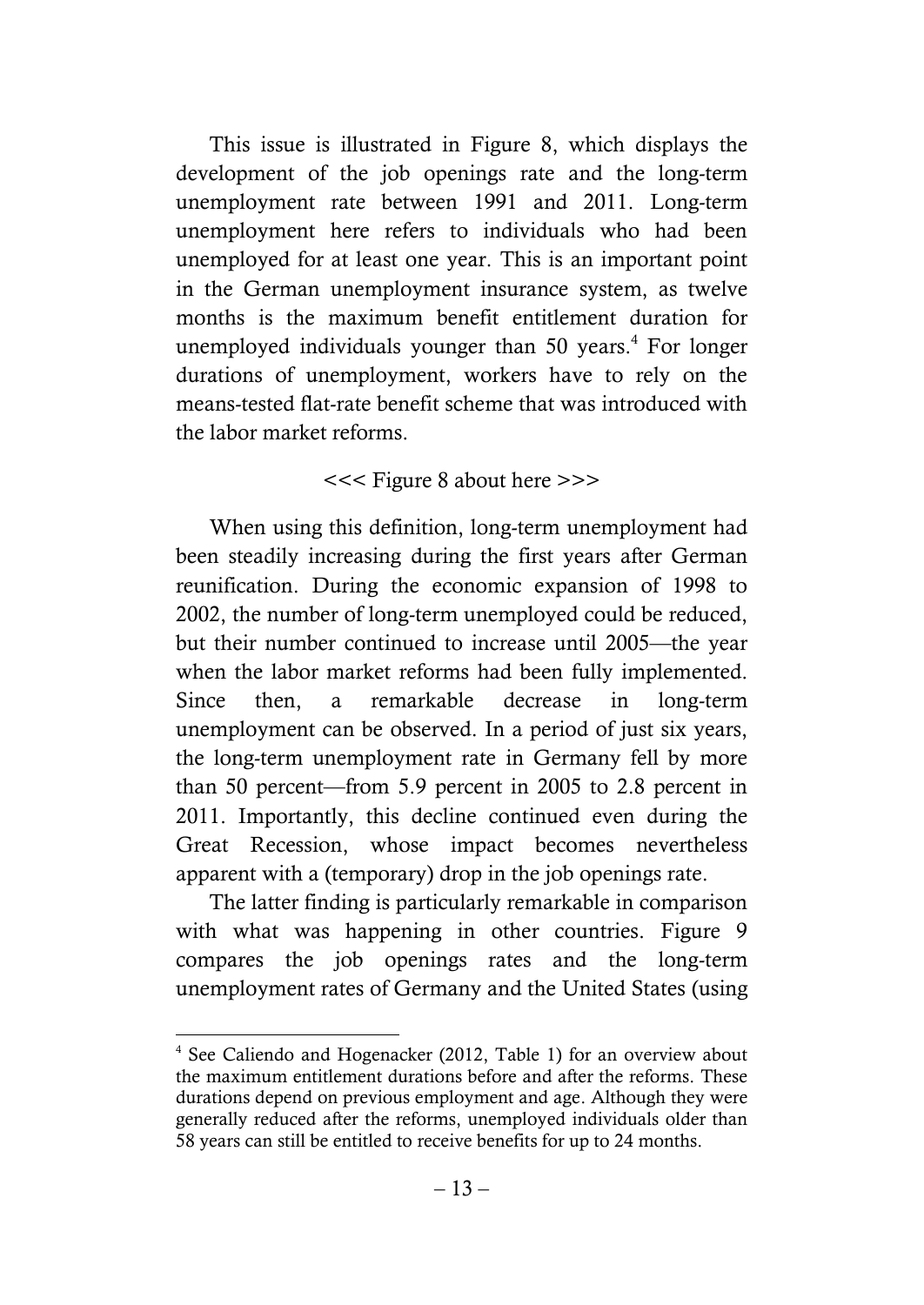the American definition of long-term unemployment individuals who are out of work for six months or longer—for both countries). Remarkably, the current situation in Germany is very similar to the one the United States faces today. This is even more surprising when considering that the two countries were at strikingly different starting points before the Great Recession. Still, the consensus in the United States is that there is no reason to believe that the country's current long-term unemployment is structural; it is considered to be temporary.<sup>5</sup> If so, one may argue that long-term unemployment in Germany has reached an internationally acceptable level.

# <<< Figure 9 about here >>>

Between 2005 and 2007, the United States was in a situation characterized by a low long-term unemployment rate of less than 1 percent and a rather high and stable job openings rate of more than 3 percent. During the Great Recession, however, the job opening rates fell to less than 2 percent and the long-term unemployment rate steadily increased, peaking at 4.3 percent in the second quarter of 2010. Although the long-term unemployment rate in the United States could subsequently be reduced to about 3 percent, it is still about three times higher than its pre-crisis level.

In contrast, Germany managed to reduce long-term unemployment despite the Great Recession. Standing at almost 8 percent in late 2005, the long-term unemployment rate steadily decreased to roughly 3 percent. On the other hand, the pattern of the job opening rates in Germany is less clear. In any case, Germany managed to successfully tackle its structural unemployment problem even during the worst

 $\overline{a}$ 

<sup>&</sup>lt;sup>5</sup> See Lazear and Spletzer (2012) or Yellen (2013). This is not the place to challenge this view; it may need some time to reveal the relevant factors.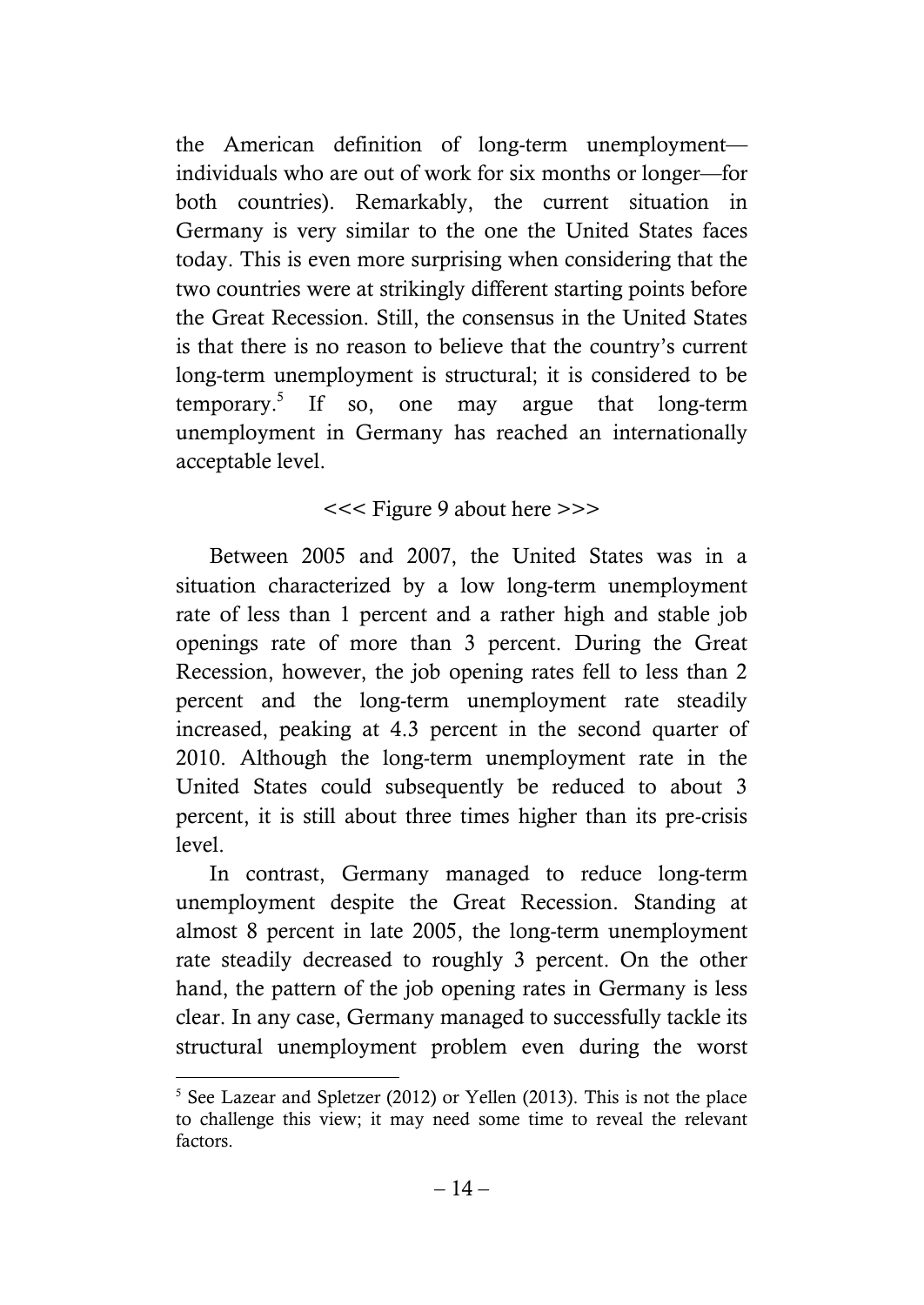global recession in postwar history. This is evidence that structural unemployment has been reduced in Germany during the crisis, which underlines the effectiveness of structural reforms.

# **IV. Austerity and Fiscal Consolidation**

Because of this success story, Germany is widely perceived as a role model for many countries—not only in Europe. In this context, however, there is a popular myth that needs to be put into perspective. Austerity and spending cuts for their own sake were never the "German style," as it is now widely, but falsely believed. During the reform process, fiscal consolidation and growth-oriented structural labor market reforms were regarded as two integral parts of a successful economic package to stimulate the economy.

If only considering the raw numbers (that is, how GDP and government gross debt evolved over time), Figure 10 shows a relatively steady increase. Government gross debt increased in total by about 40 percent between 2000 and 2010. While the increase was small between 2006 and 2008, that is, just before the Great Recession, there was a particularly strong increase in debt in 2009 and 2010.

<<< Figure 10 about here >>>

Recent figures indicate that Germany's total government gross debt-to-GDP ratio was more than 80 percent in 2010 and around 78 percent in 2011 (BMF, 2013, Table 13b). This corresponds to a significant increase during the last decade. Furthermore, if this total debt were distributed across German regions, some federal states, such as Berlin and Bremen, would display debt-to-GDP ratios that are very similar to those of Ireland and Italy (DB Research, 2013).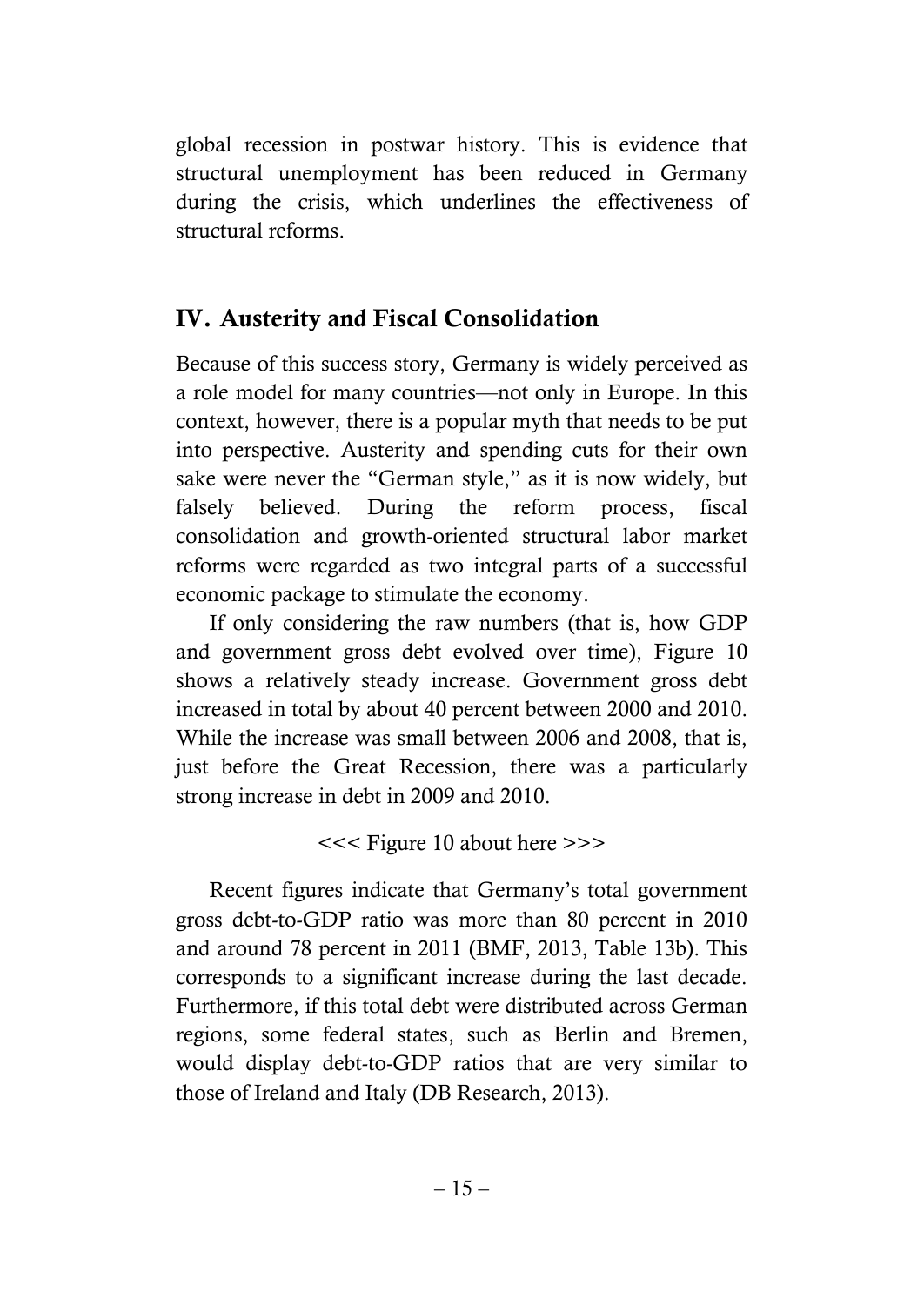What are the underlying factors behind this increase? It could of course be the case that austerity was present in some kinds of government expenditures but not in others. Figure 11 provides a closer look at the development of expenditures for labor market programs in Germany. The structural labor market reforms could have been associated with adjustments in this area. Indeed, total expenditures for labor market policy decreased from roughly 3.5 percent of GDP to less than 2 percent between 2004 and 2008. In response to the crisis, however, expenditures increased again, peaking at about 2.5 percent of GDP in 2009. When distinguishing between expenditures related to ALMP and PLMP, it becomes apparent that both the decline and rise in total expenditures were governed by expenditures related to PLMP. It should be noted in this context that, despite total expenditures relating to ALMP not varying much from 2004 and 2010, expenditures on specific ALMP measures changed quite a bit over time. For example, costs for supported employment and rehabilitation as well as for direct job creation were markedly reduced in this period.

# <<< Figure 11 about here >>>

Expenditures for labor market policy are related to the corresponding unemployment rate and should thus be put into this context. Moreover, it seems useful to compare the development in Germany to that in other European countries. This is portrayed in Figure 12, which shows that the development of expenditures for labor market policy in Germany is not all that exceptional compared to other European countries. It was, however, relatively high in 2005; and that was related to comparatively large spending on PLMP. In subsequent years Germany managed to cut overall spending on labor market policy, and in particular in the area of PLMP. This decrease was yet accompanied by declining unemployment, however. Hence, before the Great Recession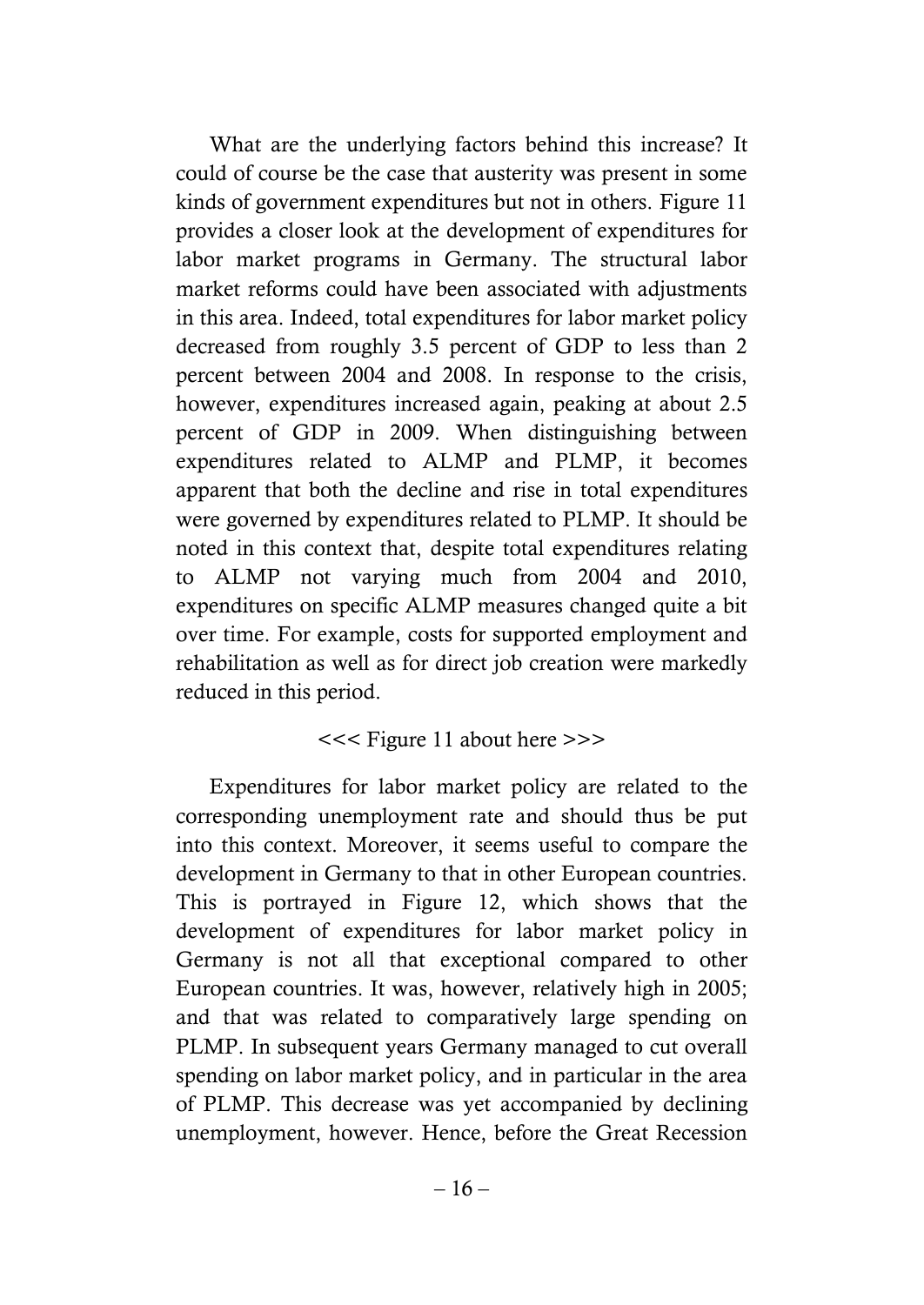started in 2007, Germany's expenditures for labor market policy were not markedly different from those in other European countries facing similar unemployment rates. In fact, expenditures and unemployment were very similar to those in France in that year. During the Great Recession, however, the two countries displayed somewhat different patterns. Whereas expenditures were increasing in a similar path in both countries, they were accompanied by stable unemployment in Germany and rising unemployment in France.

# <<< Figure 12 about here >>>

One could thus argue that Germany increased expenditures on labor market policy during the Great Recession to successfully stabilize employment in this critical period, whereas other European countries (e.g., France) apparently increased expenditures in response to rising unemployment—or, put differently, at least without being able to effectively stabilize unemployment.

These considerations are in line with findings on the role of automatic stabilizers in the tax and transfer systems in different countries during the Great Recession (Dolls et al., 2012). The degree to which income and unemployment shocks are absorbed by the tax and transfer system is generally higher in the European Union than in the United States. This difference is larger for unemployment shocks, which can be explained by the relative importance of unemployment benefits. Furthermore, Germany exhibits relatively high income stabilization coefficients, both for income shocks and unemployment shocks, which are for example larger than those in France and the United Kingdom.

It is therefore important to realize the following additional two lessons from the German success story. First, the necessary efforts to reduce public budget deficits and to achieve fiscal stability do not rule out growth-oriented public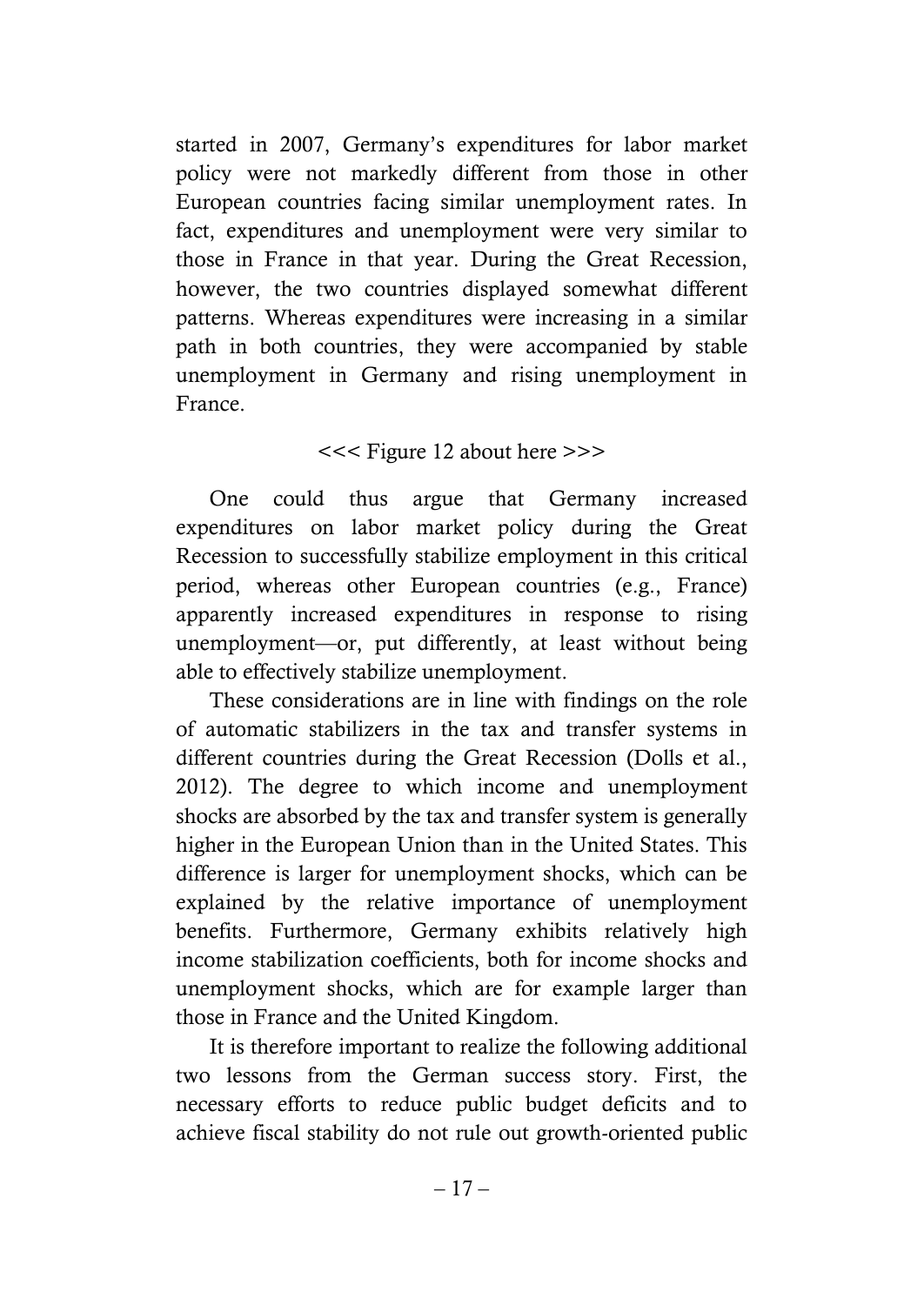investments. Second, while austerity is not a growth strategy *per se*, fiscal consolidation is a necessary condition to achieve future economic growth. Optimizing the use of public resources to foster growth makes sense only if it is combined with structural labor market reforms. Both are vital to the economy, which—like the human body—requires constant exercise and monitoring to get into and stay in shape.

# **V. Lessons from the German Experience**

The development of Germany's labor market during the past decade is remarkable from many perspectives. It is remarkable because the country managed to successfully tackle its structural unemployment problem—and not only during periods of economic booms, but also during the worst global recession in postwar history. This paper identifies a number of crucial characteristics that make Germany a strong reference model for other countries. These characteristics include a flexible management of working time (through overtime and short-time work, time accounts and labor hoarding), social cohesion and controlled unit labor costs combined with a rigid incentive-oriented labor policy supported by effective program evaluation.

Considering the initial question of this paper, Germany does indeed appear to be the North Star of labor policy. In terms of long-term unemployment, the current situation in Germany is very similar to that of the United States. This is very surprising when considering that the two countries were at strikingly different starting points before the Great Recession. The economic crisis acted as a very strong test for the actual robustness of the economy. During this critical period, institutional changes and other adjustments dating from the early 2000s had to prove that they indeed could enhance the functioning of the country's labor market. And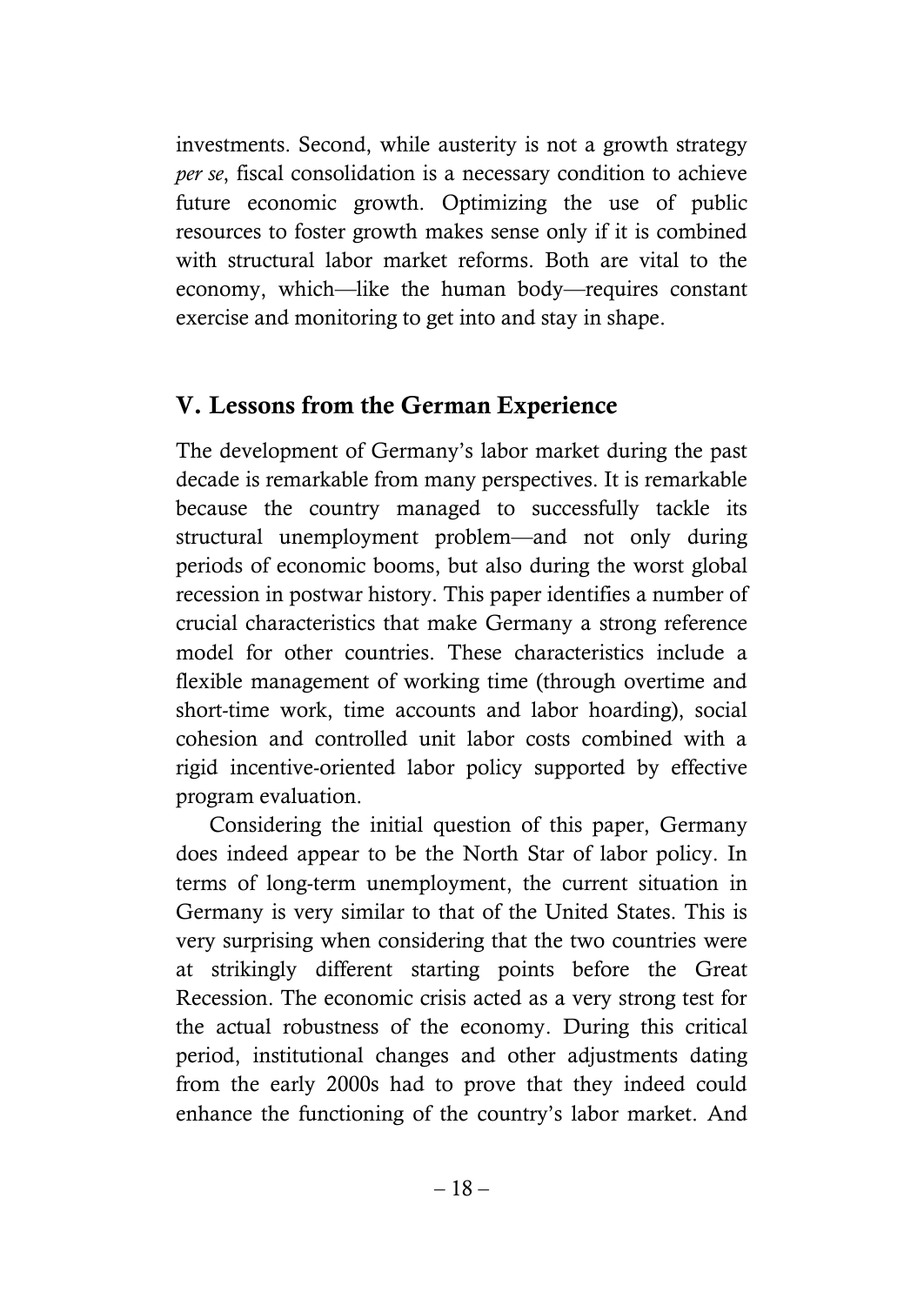apparently, they did. Although discretionary measures such as the extension of short-time work helped cushion the impact of the crisis on Germany's labor market, these measures could not have contributed to the observed continuous decline in long-term unemployment.

This paper furthermore supports the argument that the German success story is mainly due to a combination of structural labor market reforms and the *absence* of fiscal austerity. There were no spending cuts for their own sake, but rather adjustments and consolidation of previous spending levels. That means, for example, in the context of labor policy that the importance of specific measures changed over time. Ineffective policy instruments were abolished or their scope substantially reduced (e.g., job creation schemes), whereas other measures and programs, mainly of short duration, gained importance (e.g., job search assistance, monitoring).

Germany's remarkable resilience to the Great Recession raises the question whether this apparent success can be effectively replicated by other countries. This paper argues that although, in general, this is not possible, there are many features of the German model that other countries should closely investigate. However, one should resist the temptation of believing in a one-size-fits-all solution. Instead, models for a given context have to be developed, which can yet be inspired by many features of the German model. In fact, to copy and steal what works in other countries is the bottom line of evidence-based policymaking—and also of the German experience.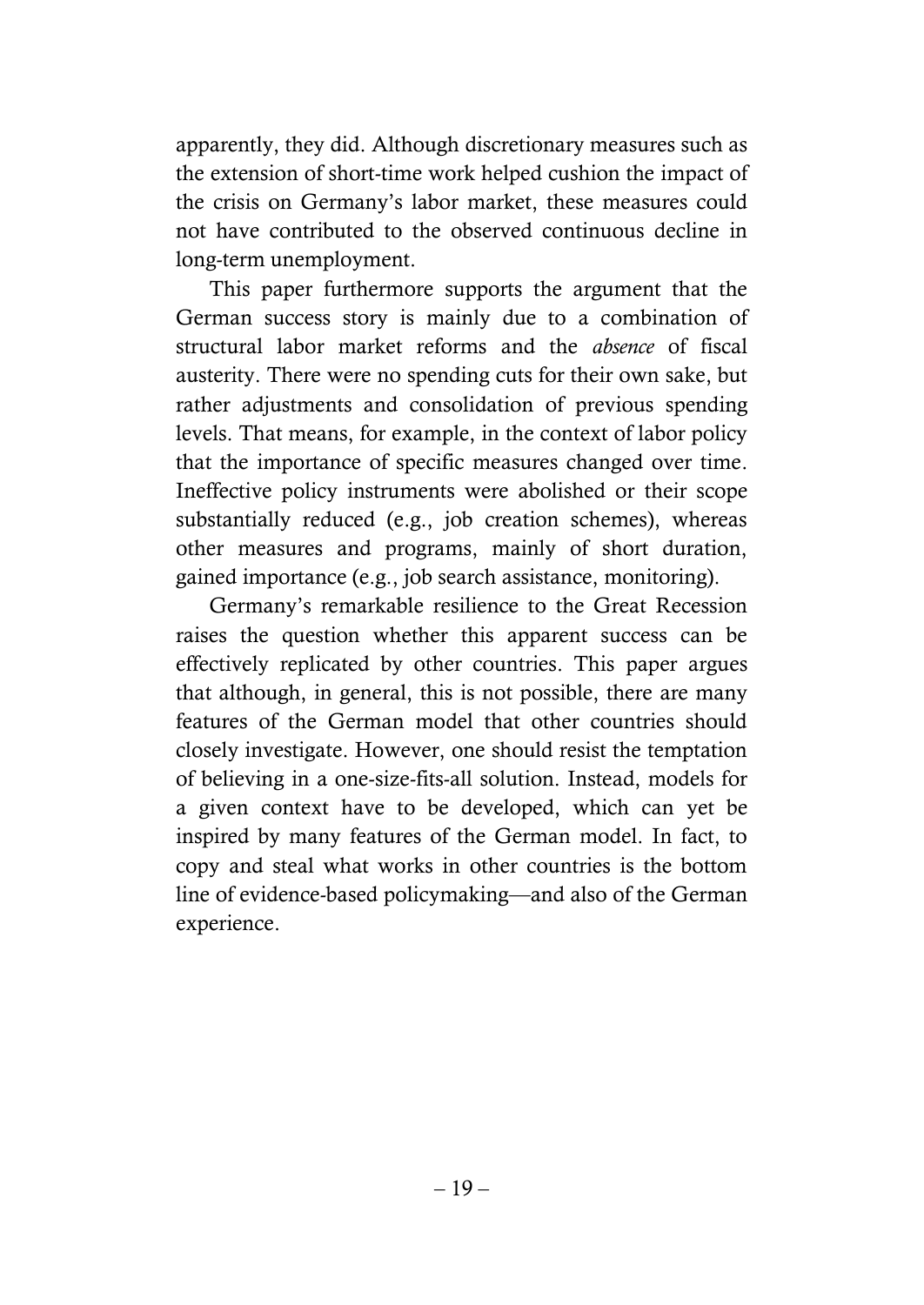# **References**

- Blanchard, Olivier J. and Lawrence H. Summers (1986): "Hysteresis and the European Unemployment Problem," *NBER Macroeconomics Annual 1986*, Vol. 1, pp. 15-90.
- BMF (2013): "Monatsbericht des BMF Januar 2013," Federal Ministry of Finance (BMF).
- Bonin, Holger (2012): "The Two German Labour Market Miracles: Blueprints for Tackling the Unemployment Crisis?," *Comparative Economic Studies*, Vol. 54, No. 4, pp. 787-807.
- Bornhorst, Fabian and Ashoka Mody (2012): "Tests of German Resilience," *IMF Working Paper* No. 12/239.
- Brändle, Tobias, Wolf Dieter Heinbach, Michael F. Meier (2011): Tariflich Öffnung in Deutschland: Ausmaß, Determinanten, Auswirkungen (Flexibilisation in the German System of Wage Bargaining: Extent, Determinants, Impacts)," *Journal for Labour Market Research*, Vol. 44, No. 1/2, pp. 163-172.
- Brenke, Karl, Ulf Rinne and Klaus F. Zimmermann (2011): "Short-Time Work: The German Answer to the Great Recession," IZA Discussion Paper No. 5780.
- Burda, Michael C. and Jennifer Hunt (2011): "What Explains the German Labor Market Miracle in the Great Recession?," *Brookings Papers on Economic Activity*, Vol. 42, No. 1, pp. 273-335.
- Caliendo, Marco and Viktor Steiner (2005): "Aktive Arbeitsmarktpolitik in Deutschland: Bestandsaufnahme und Bewertung der mikroökonomischen Evaluationsergebnisse,‖ *Journal for Labour Market Research*, Vol. 38, No. 2- 3, pp. 396-418.
- Caliendo, Marco and Jens Hogenacker (2012): "The German Labor Marker after the Great Recession: Successful Reforms and Future Challenges," *IZA Journal of European Labor Studies*, Vol. 1, Article 3, pp. 1-24.
- DB Research (2013): "Verschuldung der Bundesländer eine Frage des Blickwinkels,‖ available at: [http://www.dbresearch.de/MAIL/](http://www.dbresearch.de/MAIL/%0bDBR_INTERNET_DE-PROD/PROD0000000000301245.xhtml) DBR\_INTERNET\_DE-PROD/PROD00000000000301245.xhtml (last accessed: February 28, 2013).
- Dolls, Mathias, Clemens Fuest and Andreas Peichl (2012): "Automatic Stabilizers and Economic Crisis: US vs. Europe," Journal of Public *Economics*, Vol. 96, No. 3-4, pp. 279-294.
- Eichhorst, Werner and Klaus F. Zimmermann (2007): "And Then There Were Four… How Many (and Which) Measures of Active Labor Market Policy Do We Still Need?," *Applied Economics Quarterly*, Vol. 53, No. 3, pp. 243- 272.
- Eichhorst, Werner, Maria Grienberger-Zingerle and Regina Konle-Seidl (2008): "Activation Policies in Germany: From Status Protection to Basic Income Support," in: Werner Eichhorst, Otto Kaufmann and Regina Konle-Seidl (Eds.): *Bringing the Jobless into Work?*, Berlin: Springer.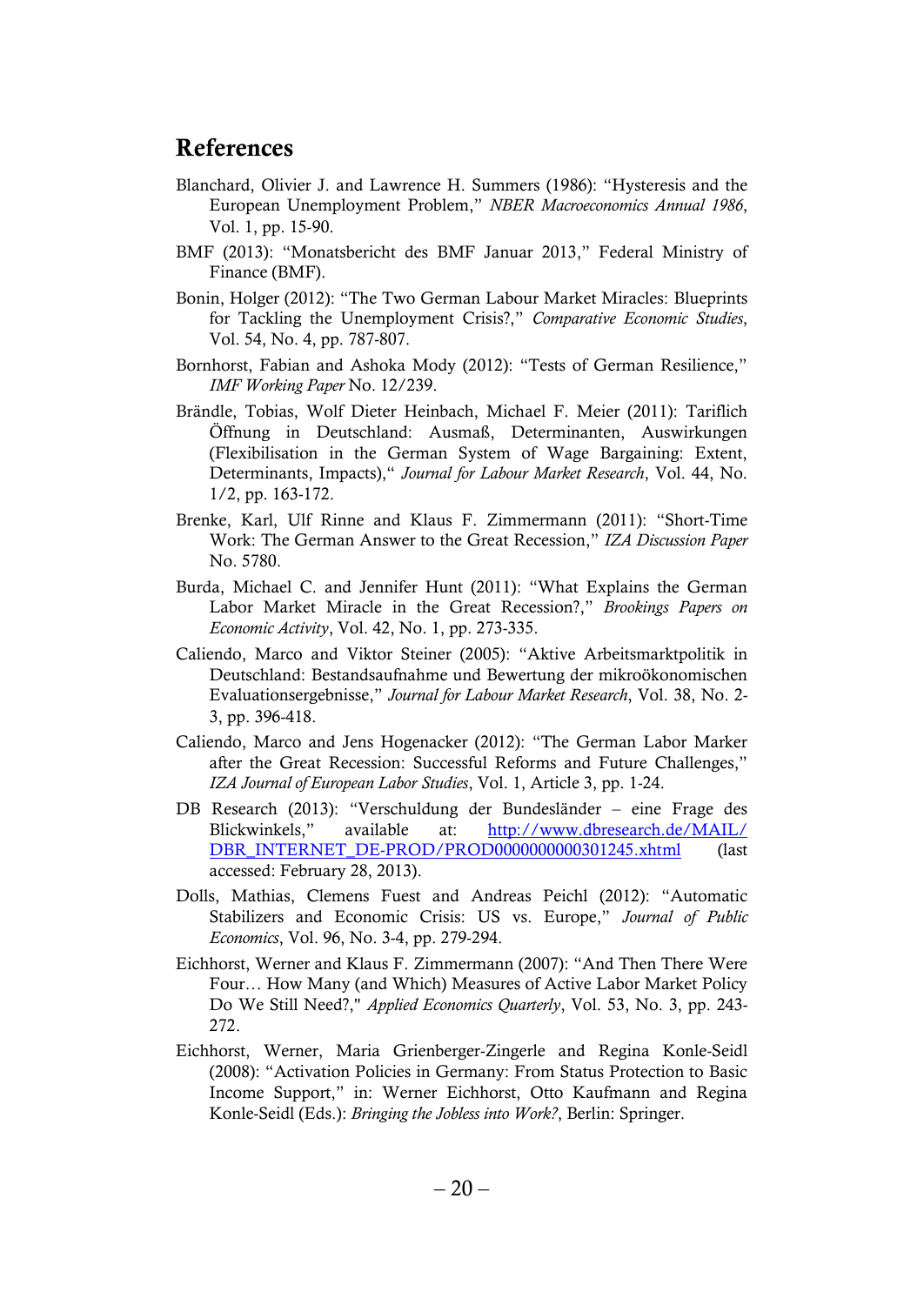- Eichhorst, Werner (2012): "The Unexpected Appearance of a New German Model," *IZA Discussion Paper No. 6625.*
- Fahr, René and Uwe Sunde (2009): "Did the Hartz Reforms Speed-Up the Matching Process? A Macro-Evaluation Using Empirical Matching Functions," *German Economic Review*, Vol. 10, No. 3, pp. 284–316.
- Fuchs, Johann, Doris Söhnlein and Brigitte Weber (2011): "Projektion des Arbeitskräfteangebots bis 2050: Rückgang und Alterung sind nicht mehr aufzuhalten,― *IAB Kurzbericht* 16/2011.
- IZA (2003): "Den Reformaufbruch wagen! Aufruf von 300 Ökonomen an die politischen Entscheidungsträger," available at: [http://www.iza.org/de/](http://www.iza.org/de/%0bwebcontent/news/archive/aufruf_zur_agenda_2010.pdf) [webcontent/news/archive/aufruf\\_zur\\_agenda\\_2010.pdf](http://www.iza.org/de/%0bwebcontent/news/archive/aufruf_zur_agenda_2010.pdf) (last accessed: February 28, 2013).
- Jacobi, Lena and Jochen Kluve (2007): "Before and After the Hartz Reforms: The Performance of Active Labour Market Policy in Germany, " *Journal for Labour Market Research* Vol. 40, No. 1, pp. 45-64.
- Lazear, Edward P. and James R. Spletzer (2012): "The United States Labor Market: Status Quo or A New Normal?," NBER Working Paper No. 18386.
- Möller, Joachim (2010): "The German Labor Market Response in the World Recession: De-mystifying a Miracle," *Journal for Labour Market Research*, Vol. 42, No. 4, pp. 325-336.
- Rinne, Ulf and Klaus F. Zimmermann (2012): "Another Economic Miracle? The German Labor Market and the Great Recession," IZA Journal of Labor *Policy*, Vol. 1, Article 3, pp. 1-21.
- Riphahn, Regina T., Dennis J. Snower and Klaus F. Zimmermann (2001): *Employment Policy in Transition: The Lessons of German Integration for the Labour Market*. Heidelberg: Springer.
- Schneider, Hilmar (2008): "Die Veränderung der Lohnersatzleistungen und die Reform der Vermittlungsprozesse im SGB III," Vierteljahrshefte zur *Wirtschaftsforschung*, Vol. 77, No. 1, pp. 20-37.
- Yellen, Janet L. (2013): "A Painfully Slow Recovery for America's Workers: Causes, Implications, and the Federal Reserve's Response," speech at the *A Trans-Atlantic Agenda for Shared Prosperity* conference sponsored by the AFL-CIO, Friedrich Ebert Stiftung, and the IMK Macroeconomic Policy Institute, Washington, D.C. (February 11, 2013), available at: <http://www.federalreserve.gov/newsevents/speech/yellen20130211a.htm> (last accessed: February 28, 2013).
- Zapf, Ines and Wolfram Brehmer (2010): "Flexibilität in der Wirtschaftskrise: Arbeitszeitkonten haben sich bewährt,‖ *IAB Kurzbericht* 22/2010.
- Zimmermann, Klaus F. (2003): *Reformen jetzt! So geht es mit Deutschland wieder aufwärts*. Wiesbaden: Gabler.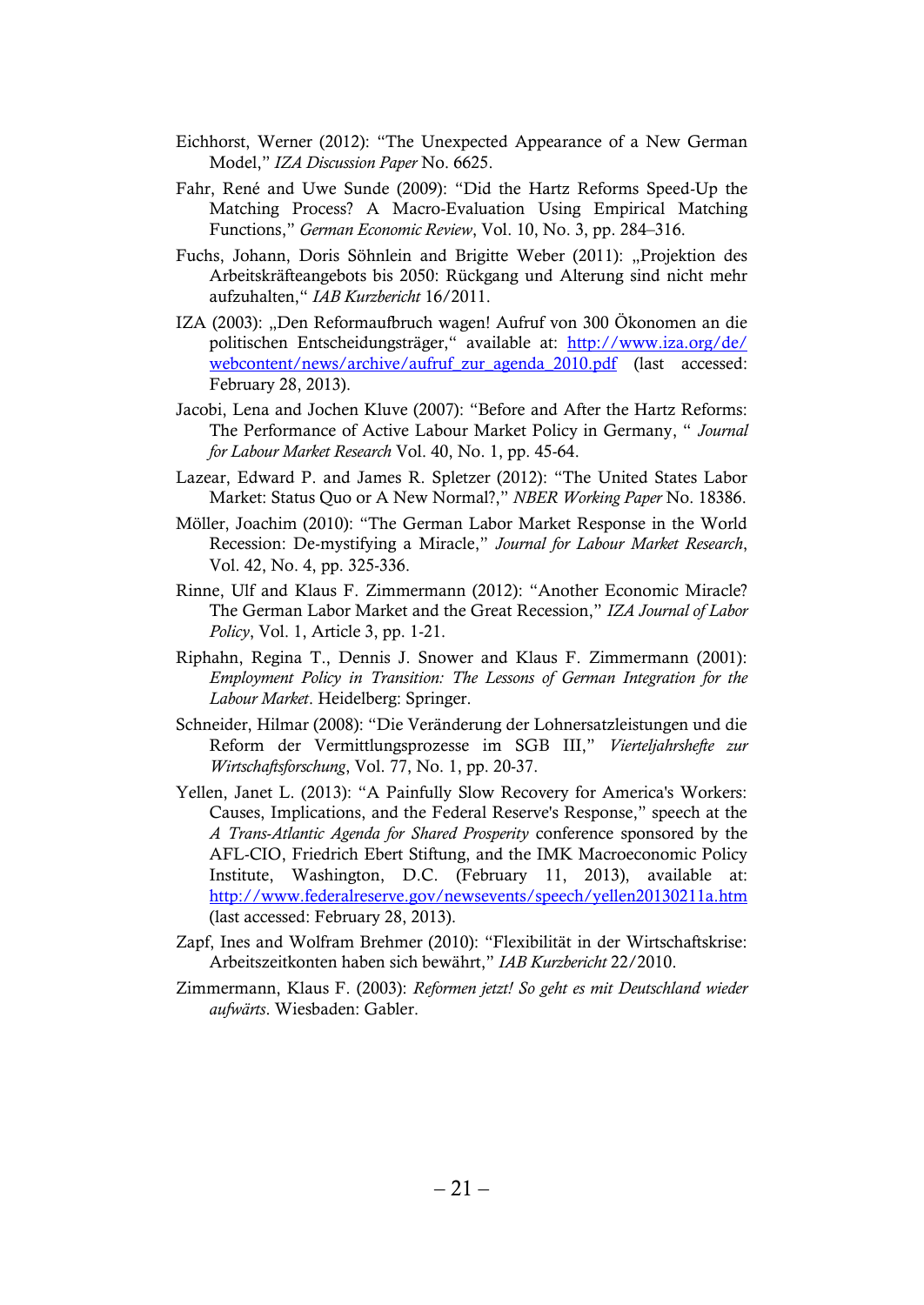

**Figure 1: Unemployment in Germany (1960-2012)**

*Source:* Federal Statistical Office, Federal Employment Agency.



**Figure 2: Employment/Population Ratio in Germany (2000-2011)**

*Notes:* Annual figures. In percent of the respective age group. Low-skilled workers include pre-primary, primary and lower secondary education (ISCED levels 0-2).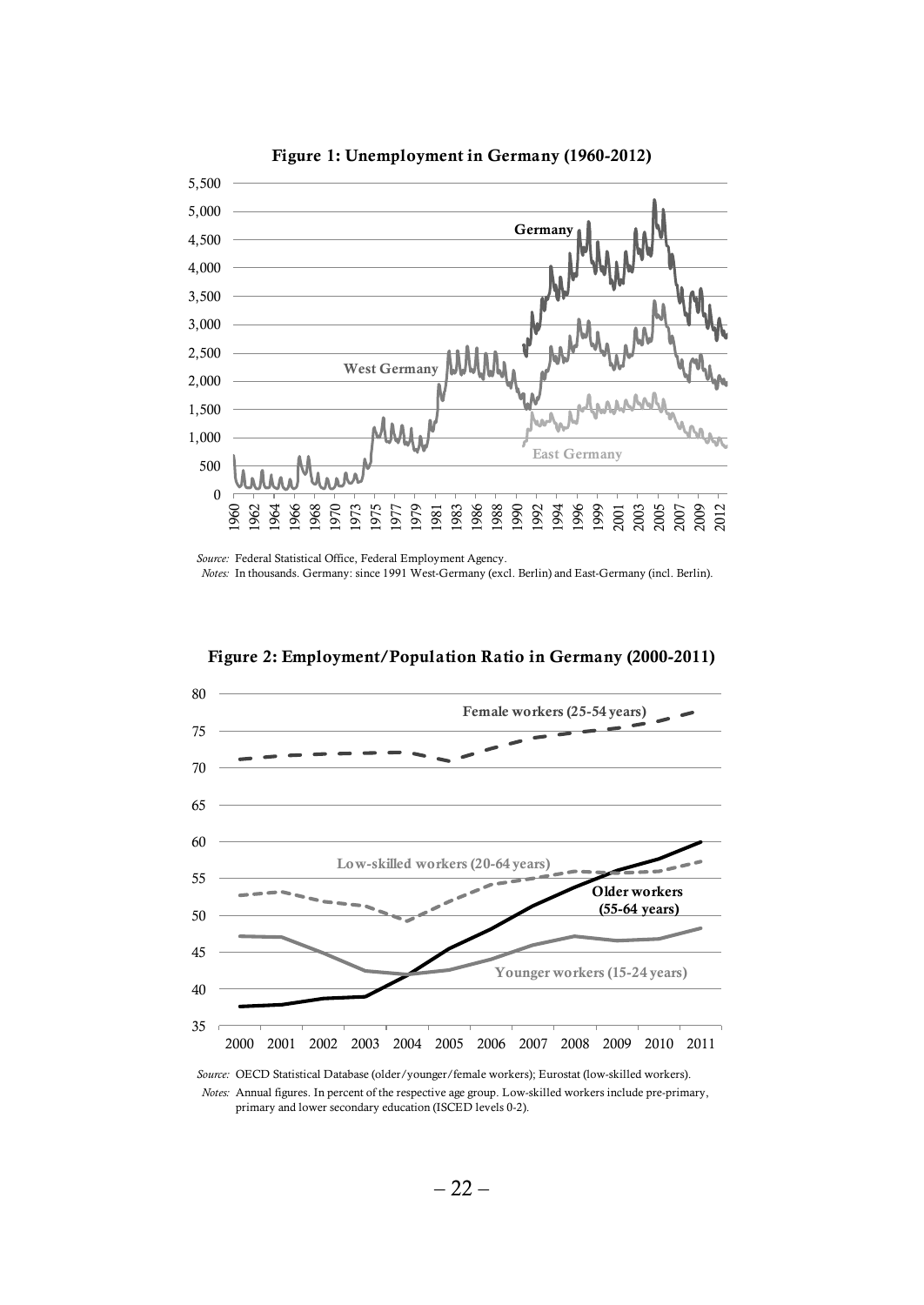

**Figure 3: Unit Labor Costs, Total Economy (2005=100)**

*Notes:* Annual figures. OECD base year (2005=100). Data in 2011 not available for the United States. Unit labor costs are calculated as the ratio of total labor costs to real output.



**Figure 4: GDP Decline (GDP at Peak=100)**

*Notes:* The pre-recession peak is Q1-2008 for all countries except the United States, where it is Q2-2008. In millions of US dollars, volume estimates, fixed PPPs, OECD reference year, annual levels, seasonally adjusted.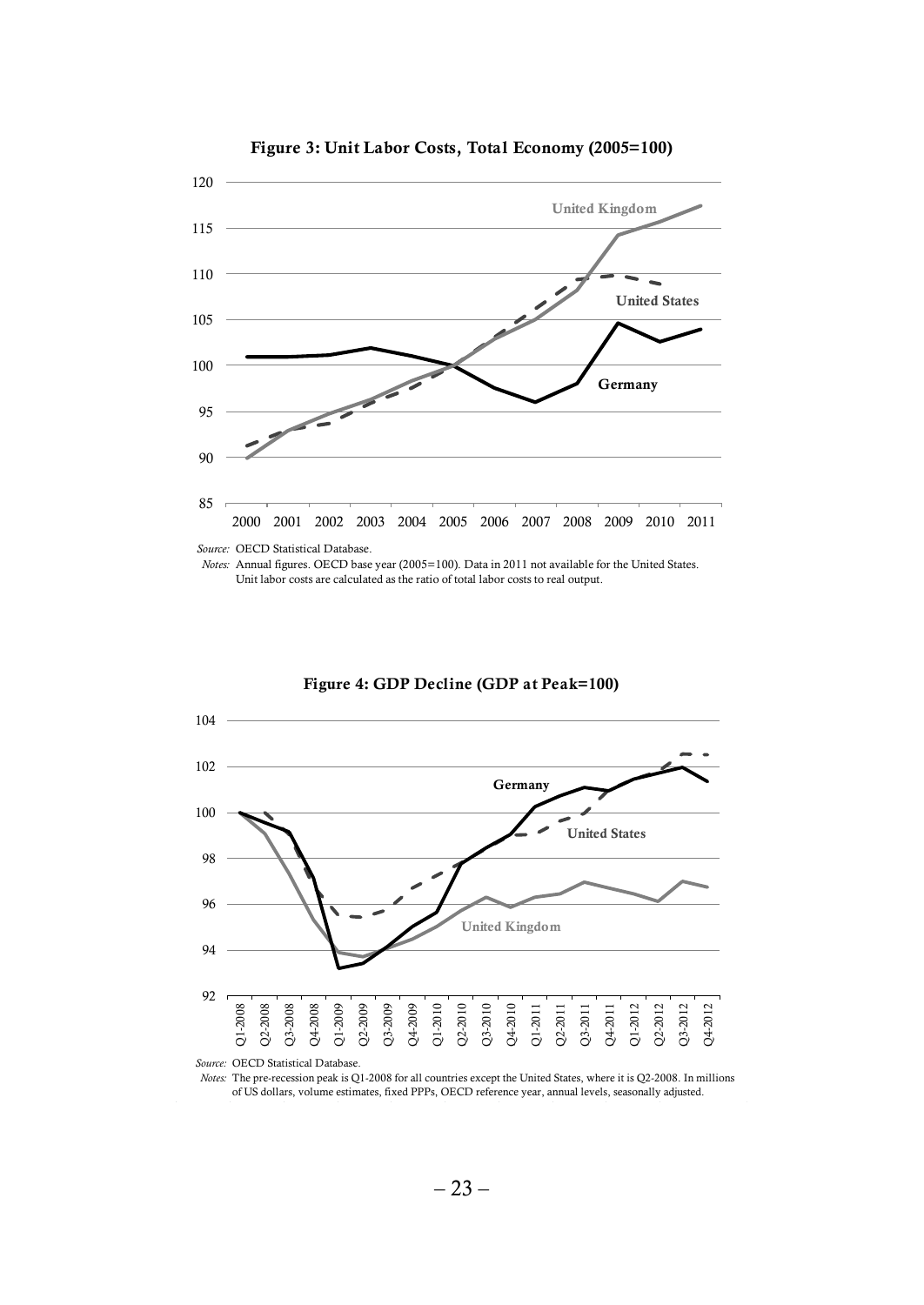

**Figure 5: Employment (Employment at Peak=100)**

*Source:* OECD Statistical Database.

*Notes:* The pre-recession peak is Q1-2008 for all countries except the United States, where it is Q2-2008. Civilian employment based on quarterly data. Quarterly averages of monthly data for the United States.





*Source:* IAB (http://doku.iab.de/grauepap/2012/tab-az11.pdf; last accessed: February 1, 2013), own calculations. *Notes:* 2008=100. Annual figures. Employment excludes self-employed.

\* Under the assumption of constant average working hours (as of 2007).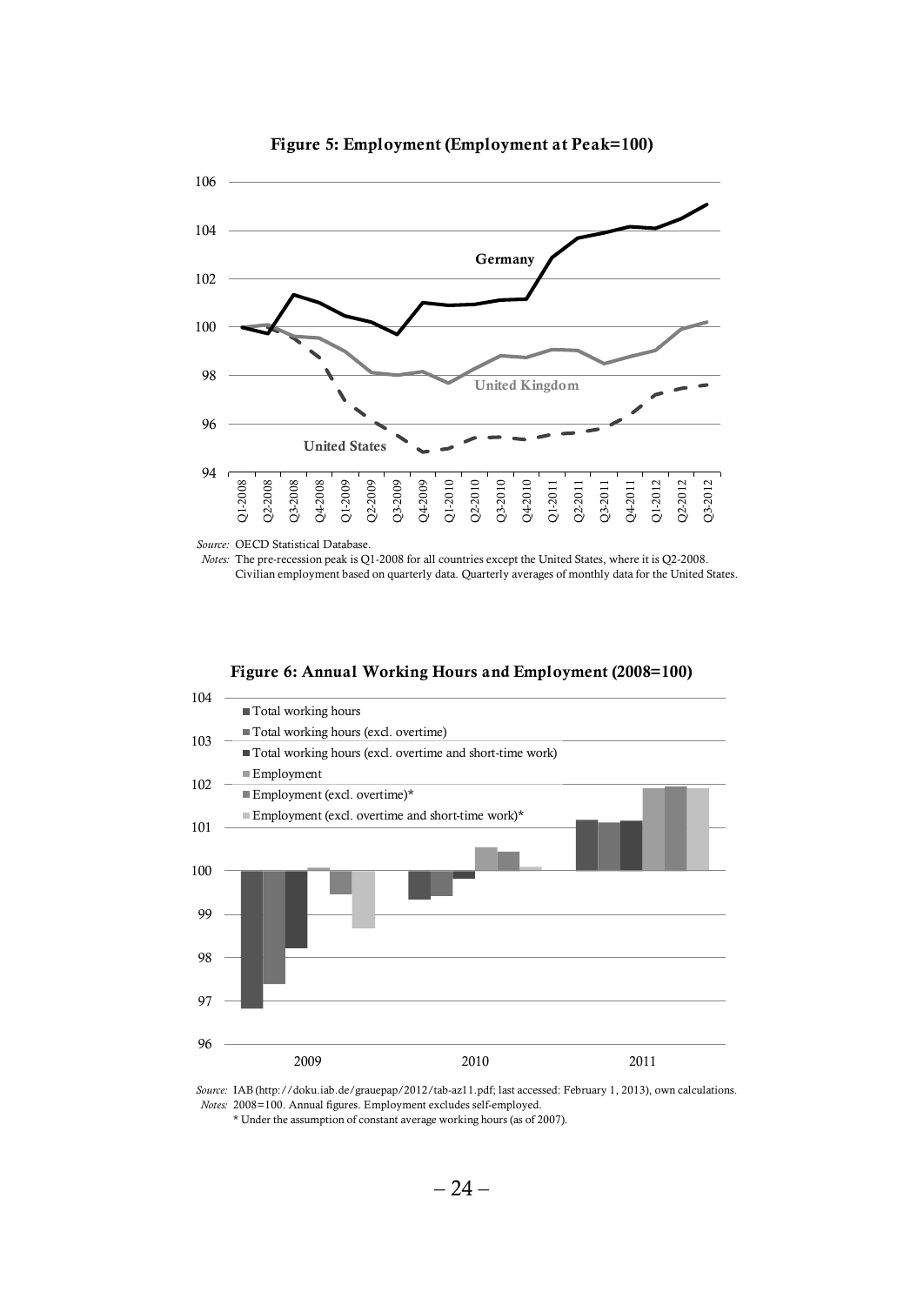

*Source:* IAB (http://doku.iab.de/grauepap/2012/tab-az1202.pdf; last accessed: February 1, 2013), own calculations. *Notes:* In percent of total working hours in a given quarter.





*Source:* OECD Statistical Database, own calculations.

*Notes:* Annual data. Long-term unemployment rate calculated for individuals who are at least 12 months unemployed as percentage of civilian labor force. Job openings rate calculated as vacancies (stock) as percentage of civilian employment.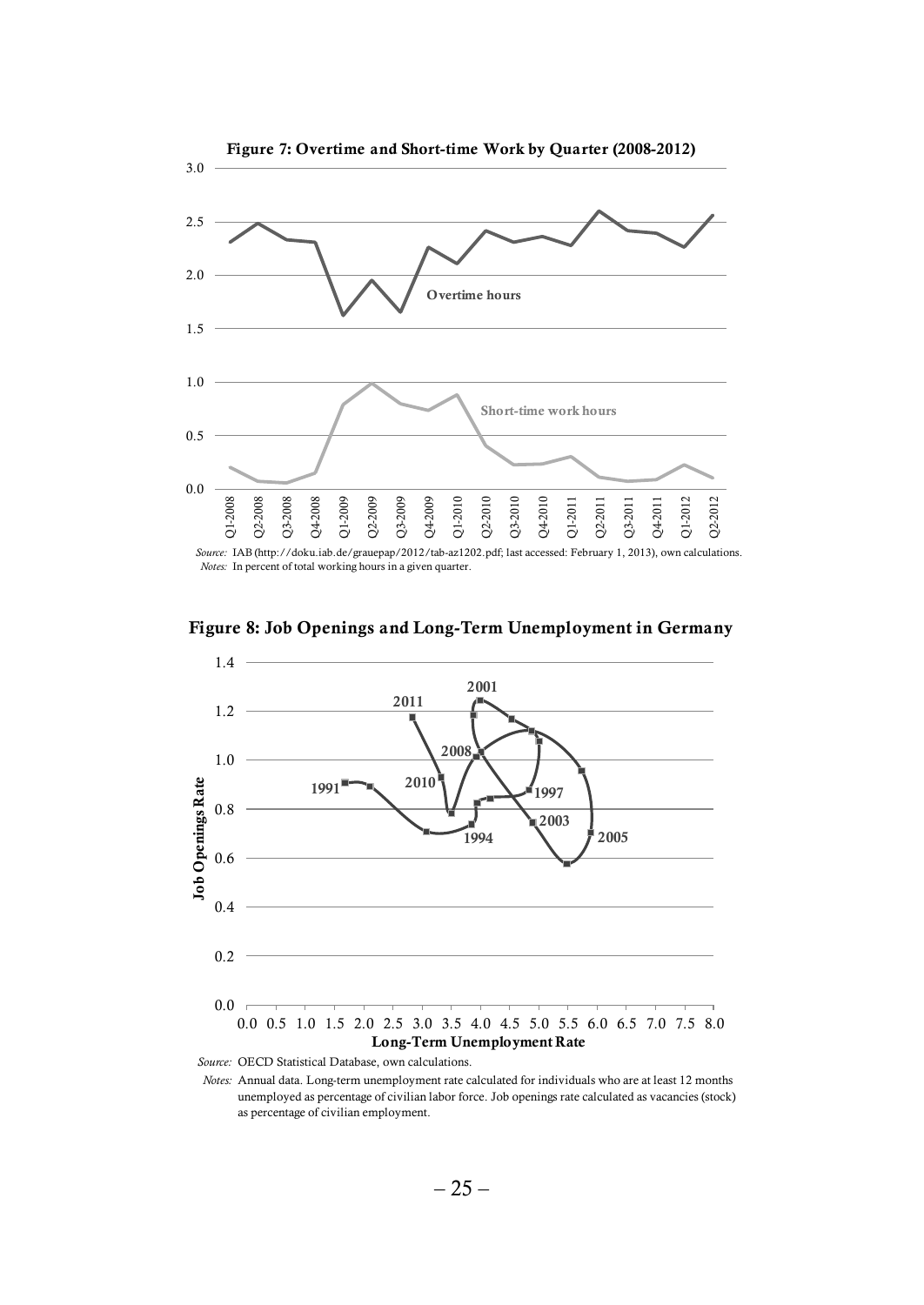

**Figure 9: Job Openings Rate and Long-Term Unemployment Rate**

*Source:* Bureau of Labor Statistics, Eurostat, own calculations.

*Notes:* Quarterly data for Germany, quarterly averages (based on monthly data) for the United States. Long-term unemployment rate calculated for individuals who are at least 6 months unemployed. Job openings rate in Germany not avalaible from 2010Q1 to 2010Q3 (linear trend assumed).

**Figure 10: GDP and Government Debt in Germany (2000=100)**



output approach (2000=100).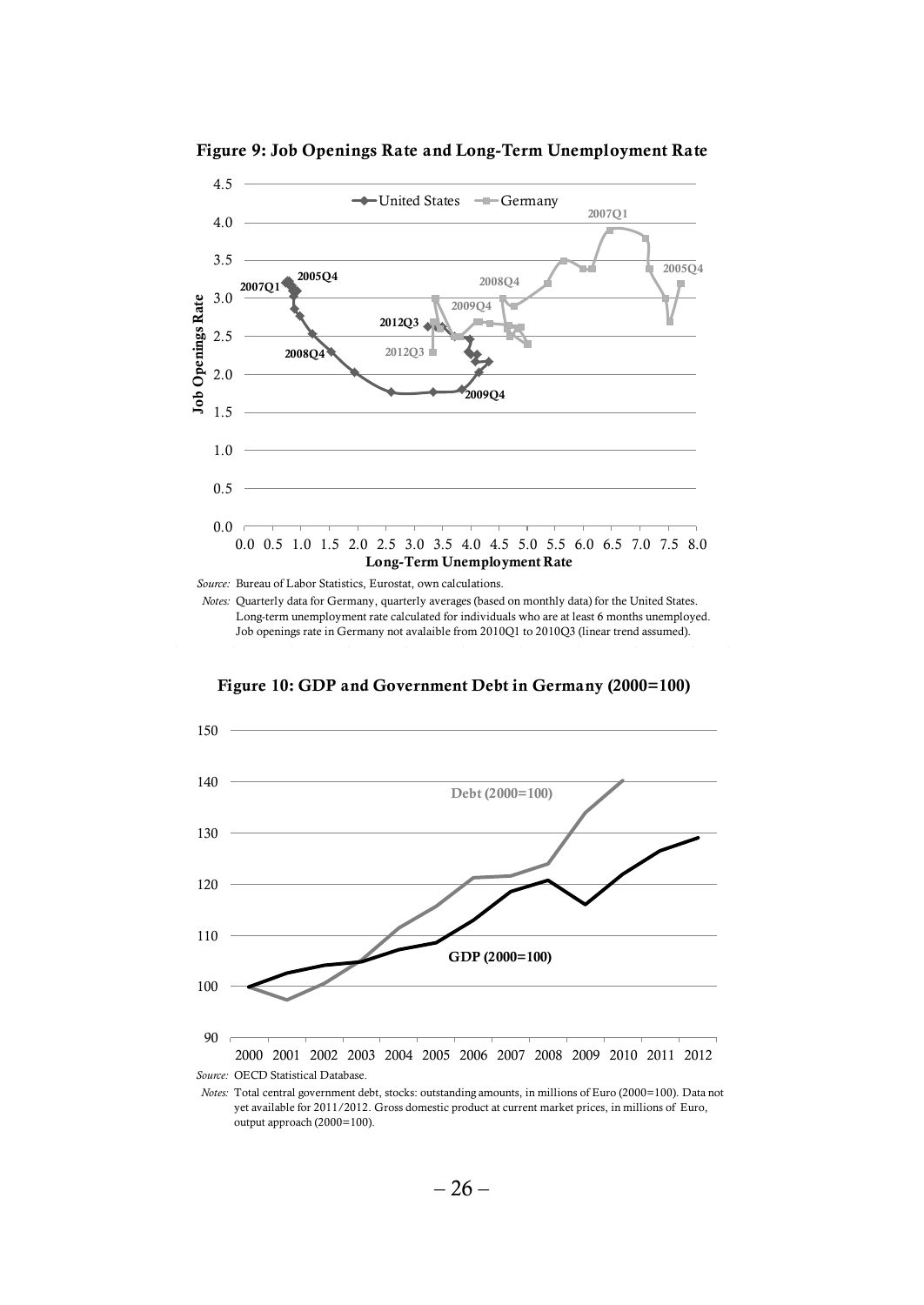

**Figure 11: Expenditures for Labor Market Policy in Germany (2004-2010)**